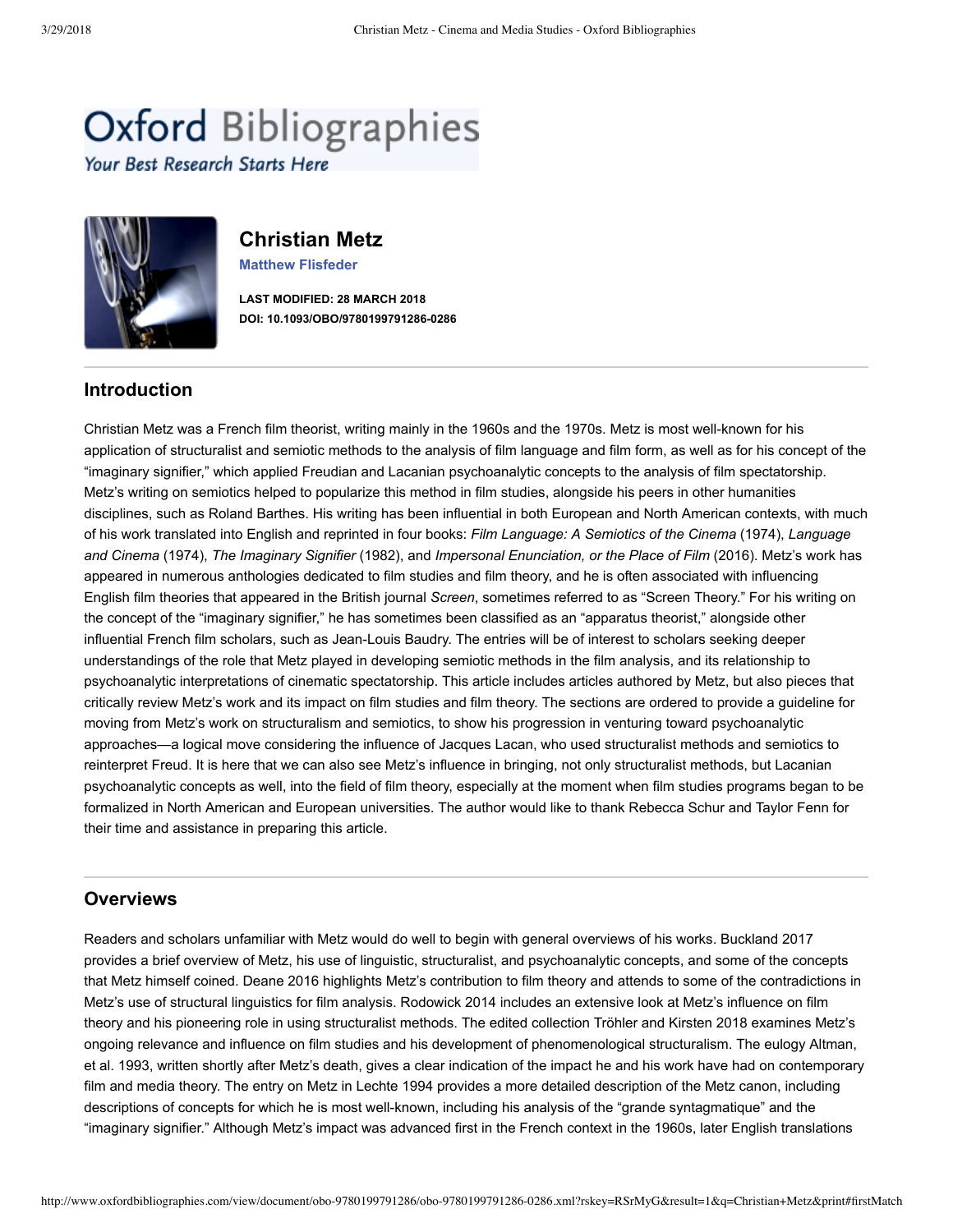of his work began to gain traction in the early 1970s. [Tomaselli 1995,](http://www.oxfordbibliographies.com/view/document/obo-9780199791286/obo-9780199791286-0286.xml#obo-9780199791286-0286-bibItem-0006) also in the wake of Metz's death, recounts the impact that Metz's work has had in the Anglo-Saxon context of film studies, and describes how his conceptual approach will endure beyond film theory.

# **Altman, Rick, Dudley Andrew, and Lauren Rabinovitz. "In memoriam [Christian Metz]."** *Iris: Revue de Theorie de l'Lmage et du Son* **16 (1993): 2.**

This article is a brief eulogy of Christian Metz. The authors speak to how Metz shaped cinema studies at large and touched each of them personally. There is a note directing readers to more content on Metz: an essay by Roger Odin in this volume of *Iris* (no. 16), and the entirety of *Iris* no. 10.

# **Buckland, Warren. "A Furious Exactitude: An Overview of Christian Metz's Film Theory." In** *Conversations with Christian Metz: Selected Interviews on Film Theory (1970–1991)***. Edited by Warren Buckland and Daniel Fairfax, 13– 32. Amsterdam: Amsterdam University Press, 2017.**

In this introductory chapter, Warren Buckland offers a brief overview of Metz as both a writer and a researcher, discussing some of the key concepts that influenced his work, including linguistics, semiology, and psychoanalysis, as well as some of the concepts that Metz himself generated, such as the "imaginary signifier."

# **Deane, Cormac. "Translator's Introduction." In** *Impersonal Enunciation, or The Place of Film***. Translated by Cormac Deane. New York: Columbia University Press, 2016.**

In the translator's introduction to Metz's *Impersonal Enunciation*, Deane highlights Metz's contributions to film theory, and discusses how this book differs from Metz's previous work. Specifically, Deane discusses how Metz's later insights arose from the contradictory position that the semiology of language failed to formulate a film semiology, while also showing that such a project still works.

# **Lechte, John. "Christian Metz." In** *Fifty Key Contemporary Thinkers: From Structuralism to Postmodernity***. By John Lechte, 89–94. London and New York: Routledge, 1994.**

This chapter in John Lechte's book is an encyclopedic entry briefing the major works of Christian Metz. The chapter includes a short biographical introduction and is organized into sections on Metz's ideas like "langue" and "langage," the impression of reality, enunciation, "la grande syntagmatique," the imaginary signifier, and film as dream.

#### **Rodowick, D. N.** *Elegy for Theory***. Cambridge, MA: Harvard University Press, 2014.**

Rodowick's book looks at the place of cinema studies in 21st-century humanities, and examines the meaning of theory for the arts. The book includes a lengthy discussion of Metz, his influence on studies of film language and semiotics, and his pioneering role in using structuralist methodologies.

# Tomaselli, Keyan G. "The Impact of Christian Metz in Anglo-Saxon Cinema Studies: A Personal View." *S – European Journal for Semiotic Studies* **7.1–2 (1995): 259–273.**

This paper is a literature review of responses to Metz's English translated work since 1974, bookended by reflections on how Metz has influenced Keyan Tomaselli personally. Tomaselli narrates a contentious debate around the place of film semiology in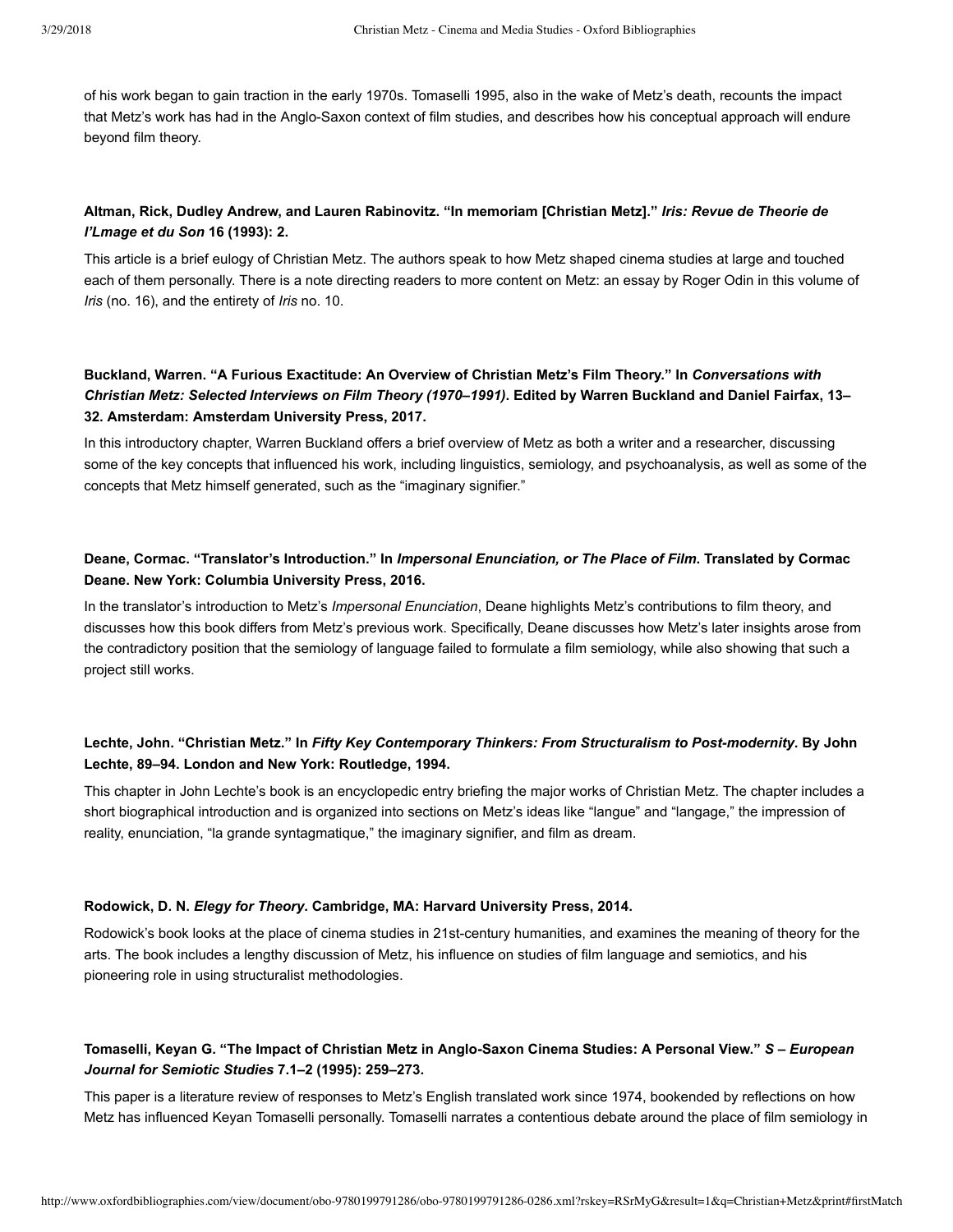Anglo-Saxon cinema studies, but concludes that Metz's legacy endures in the philosophical credibility and in the rigor that his work conferred on the field.

# **Tröhler, Margrit, and Guido Kirsten, eds.** *Christian Metz and the Codes of Cinema***. Amsterdam: Amsterdam University Press, 2018.**

This book brings together a collection of contributors who present close analyses of Metz's writings and their theoretical positions. The chapters included reflect on Metz's ongoing influence in film studies, his creation of numerous categories and concepts that are still used for film analysis, and his development of phenomenological structuralism.

# <span id="page-2-0"></span>**Key Texts**

Metz's key texts and articles have been translated into English and have been collected in four books. *Film Language: A Semiotics of the Cinema* [\(Metz 1974a](http://www.oxfordbibliographies.com/view/document/obo-9780199791286/obo-9780199791286-0286.xml#obo-9780199791286-0286-bibItem-0008)) and *Language and Cinema* ([Metz 1974b](http://www.oxfordbibliographies.com/view/document/obo-9780199791286/obo-9780199791286-0286.xml#obo-9780199791286-0286-bibItem-0009)) both include texts related to Metz's formal and structural approach to film criticism. The former deals more with specifically semiotic approaches to film criticism and ways to read cinema through semiotic and phenomenological approaches, whereas the latter takes up the question of film codes. *The Imaginary Signifier* [\(Metz 1982](http://www.oxfordbibliographies.com/view/document/obo-9780199791286/obo-9780199791286-0286.xml#obo-9780199791286-0286-bibItem-0010)) is a compendium of Metz's influential work using Freudian and Lacanian psychoanalytic concepts and theories for interpreting aspects of spectatorship. In his recently translated book, *Impersonal Enunciation, or the Place of Film* ([Metz 2016\)](http://www.oxfordbibliographies.com/view/document/obo-9780199791286/obo-9780199791286-0286.xml#obo-9780199791286-0286-bibItem-0011), Metz combines his semiotic and psychoanalytic approaches to develop a more detailed understanding of how films "communicate."

# **Metz, Christian.** *Film Language: A Semiotics of the Cinema***. Translated by Michael Taylor. Chicago: University of Chicago Press, 1974a.**

This book collects English translations of some of Metz's most influential texts on the phenomenology and semiotics of cinema.

#### **Metz, Christian.** *Language and Cinema***. Translated by Donna Jean UmikerSebeok. The Hague: Mouton, 1974b.**

This text is a translation of Metz's PhD thesis written over a ten-year period. It is a systematic attempt to define film semiotics in terms of a combination of specific and nonspecific codes to define filmic textuality and filmic writing.

# **Metz, Christian.** *The Imaginary Signifier: Psychoanalysis and the Cinema***. Translated by Celia Britton, Annwyl Williams, Ben Brewster, and Alfred Guzzetti. Bloomington: Indiana University Press, 1982.**

This book collects English translations of Metz's writings on psychoanalysis and the cinema. Metz's concept of the "imaginary signifier" is contained in the first part of the book, and relates to his theory of film spectatorship. Later parts of the book show how psychoanalysis can be used to interpret the content of films.

# **Metz, Christian.** *Impersonal Enunciation, or The Place of Film***. Translated by Cormac Deane. New York: Columbia University Press, 2016.**

This book develops a linguistic discussion of film texts, one that disputes Francesco Casetti's use of pronouns, to discuss the way film address spectators. Metz defines enunciation as impersonal, reducing it to reflexive moments in film.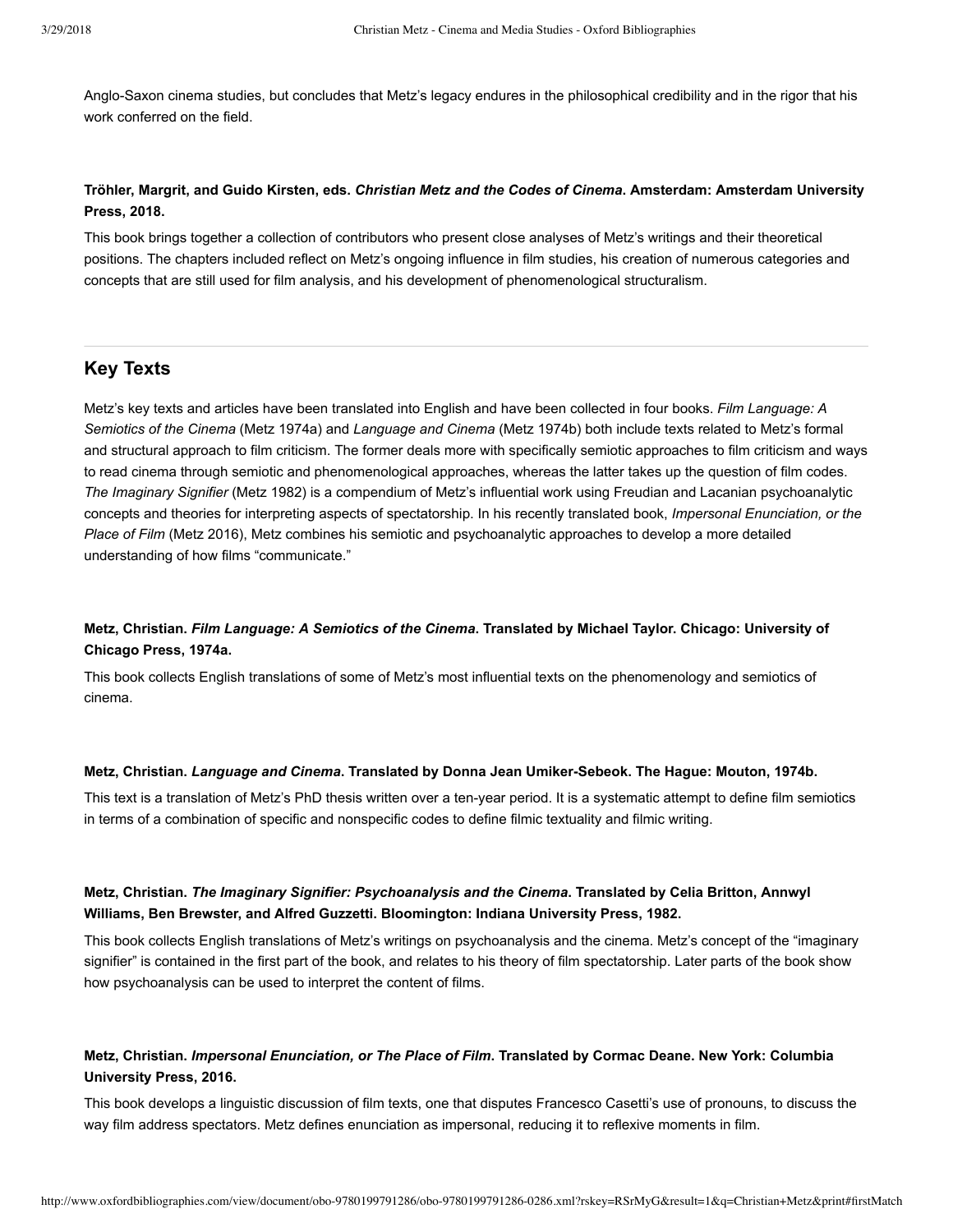# **Structuralism**

Structuralism was an influential school of thought in French theory in the 1950s and 60s. It drew primarily on the structural linguistics of Ferdinand de Saussure, and the Structural Anthropology of Claude Lévi-Strauss. The basic premise of structuralism is that both language and culture can be studied as structures with consistent and transferable elements. Metz [1976 shows how Metz's work fits this model of structuralism and discusses how he applied its methods to his analyses of film](http://www.oxfordbibliographies.com/view/document/obo-9780199791286/obo-9780199791286-0286.xml#obo-9780199791286-0286-bibItem-0014) language. [Metz 1985](http://www.oxfordbibliographies.com/view/document/obo-9780199791286/obo-9780199791286-0286.xml#obo-9780199791286-0286-bibItem-0015) explains further how he sees in film formal elements that are not unlike those of spoken language, such as contradiction between the spoken utterance and the position of the speaker. Within the context of a structuralist analysis, [Metz 1974](http://www.oxfordbibliographies.com/view/document/obo-9780199791286/obo-9780199791286-0286.xml#obo-9780199791286-0286-bibItem-0013) also aims to distinguish between structures of larger messages and structures specific to an individual filmic text, to show the way that codes are produced to assert meaningfulness in cinema. For his writing on the structure of films, Metz has been compared to other theorists applying linguistic models to cultural analysis. [Stam 1986,](http://www.oxfordbibliographies.com/view/document/obo-9780199791286/obo-9780199791286-0286.xml#obo-9780199791286-0286-bibItem-0016) for instance, compares his work to that of Mikhail Bakhtin. [Stam 2000](http://www.oxfordbibliographies.com/view/document/obo-9780199791286/obo-9780199791286-0286.xml#obo-9780199791286-0286-bibItem-0017) also highlights Metz's influence in structuralist models of film analysis; and whereas [AlemanyGalway 2002](http://www.oxfordbibliographies.com/view/document/obo-9780199791286/obo-9780199791286-0286.xml#obo-9780199791286-0286-bibItem-0012) acknowledges Metz's relationship to structuralism, the author references his influence on postmodern film theory because of the role that Lacanian psychoanalysis played in Metz's later writing, which she regards as closer to poststructuralist (see [Psychoanalysis and the Imaginary Signifier](#page-12-0)).

# **AlemanyGalway, Mary. "Metz: Structuralist Film Theory in the Light of Poststructuralism." In** *A Postmodern Cinema: The Voice of the Other in Canadian Film***. By Mary AlemanyGalway, 61–80. Lanham, MD: Scarecrow, 2002.**

Mary Alemany-Galway reads Metz as a quintessential structuralist film theorist in order to set up her own postmodern film theory. Alemany-Galway identifies elements of Metz's work that form a structuralist framework, and parses the tension between this theoretical foundation and Metz's use of Lacan, whom Alemany-Galway reads as poststructuralist.

# **Metz, Christian. "'Structure of the Message' or Structure of the Text?" In** *Language and Cinema***. By Christian Metz,** 87-91. Translated by Donna Jean Umiker-Sebeok. The Hague: Mouton, 1974.

The purpose of this article is to explain the difference between what is meant by the structure of the message and the structure of the text. Metz explains that because a message is a singular system, it actually does not have a structure, but instead is just a fragment of the code that makes up the structure of a larger text. Films are given as an example of a text due to the fact that they contain several codes and many messages.

# **Metz, Christian. "On the Notion of Cinematographic Language." In** *Movies and Methods***, Vol. 1. Edited by Bill Nichols, 582–589. Berkeley: University of California Press, 1976.**

In this paper, Christian Metz raises the question of if film is a language in itself. He reasons that film lacks a *langue*, which is the code that allows for the generation of messages. Metz then goes on to search for features of a film language that go beyond just the image and concludes that although a cinematographic language is not yet understood, the idea of it is less vague than before.

# **Metz, Christian. "Instant SelfContradiction." In** *On Signs***. Edited by Marshall Blonsky, 259–266. Baltimore: John Hopkins University Press, 1985.**

Metz describes an "instant self-contradiction" as the circumstances of an utterance that instantly invalidates the assertion of the utterance. Metz goes through a number of examples of this form of contradiction and discusses its importance within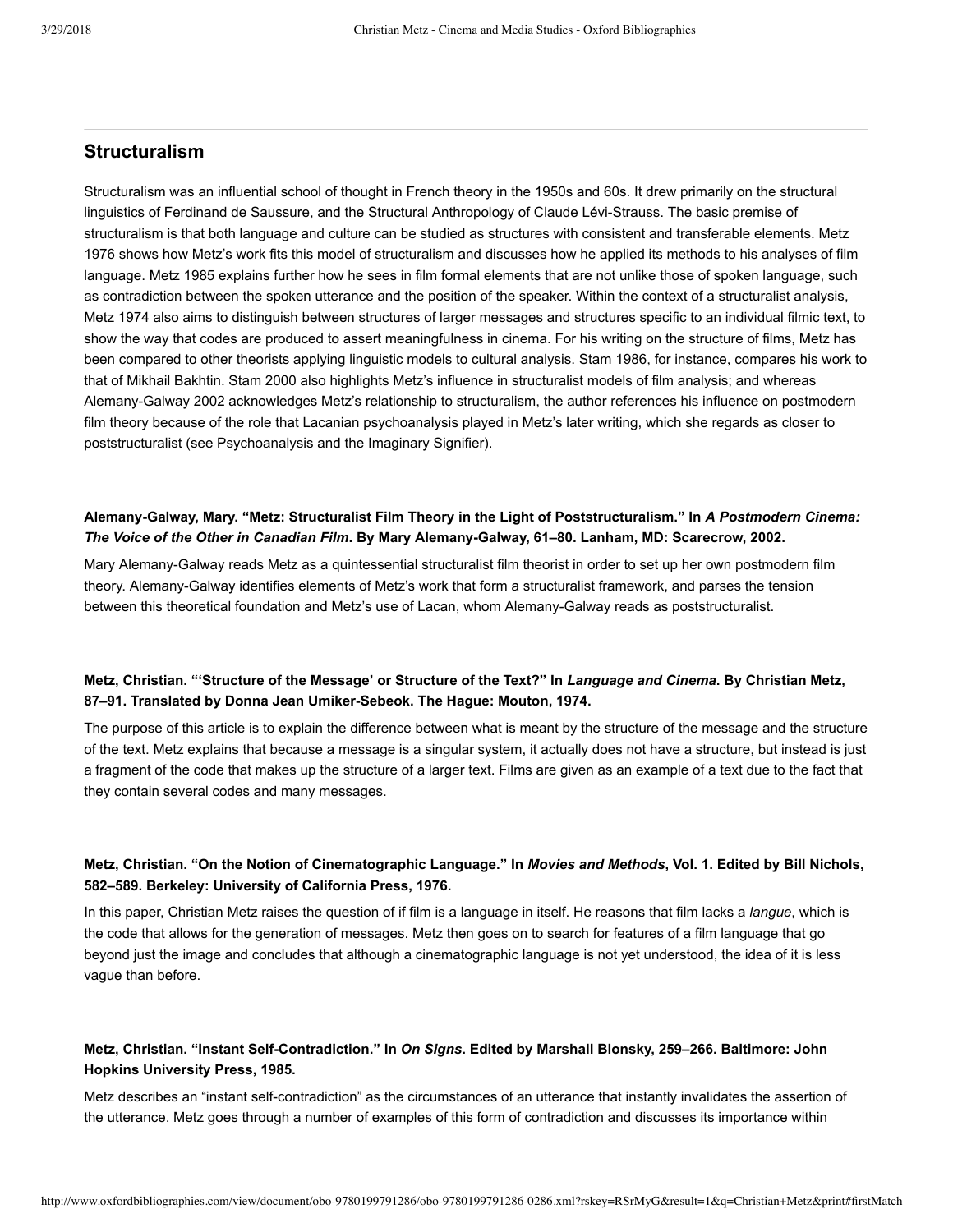humor. He also expresses the role that contradiction plays within Freudian metapsychology.

#### **Stam, Robert. "Film and Language: From Metz to Bakhtin."** *Studies in the Literary Imagination* **19.1 (1986): 109–130.**

Robert Stam situations Metz's semiotic work historically within the gaining influence of linguistic structuralism at the time. Stam points out some contradictions in Metz's analysis of syntagmatic elements, but argues for a Bakhtinian "translinguistics" rereading of Metz in order to recover aspects of cine-linguistic analysis that provide a framework for political analyses of the ideological function of film as discourse.

#### **Stam, Robert.** *Film Theory: An Introduction***. Malden, MA, and Oxford: Blackwell, 2000.**

This introductory reader to film theory by Robert Stam covers an array of theoretical, historical, and geographical movements in film theory. Metz is referenced throughout in connection and contrast with other theorists. Sustained attention is given to Metz's work on "film language" and cinematic code in the section on structuralism.

# <span id="page-4-0"></span>**Semiotics**

Semiotics is a method of linguistic analysis devised by the Swiss linguist Ferdinand de Saussure. It is, as Saussure described it, a science of signs, with each element of a language (from a word to a sentence, and even an entire text) constituting a sign and/or a system of signs that go together to create meaningful utterances. More generally, semiotics is a theory of meaning based on internal values (differential relations between codes, rather than the relation between a sign and reality). These differential relations include syntagmatic and paradigmatic relations. Semiology is also premised on the identification and classification of minimal units within a semiotic system, such as morphemes, phonemes, and distinctive features organized into binary oppositions. These concepts form the basis of Metz's film semiotics. [Andrew 1976](http://www.oxfordbibliographies.com/view/document/obo-9780199791286/obo-9780199791286-0286.xml#obo-9780199791286-0286-bibItem-0018) and [Harman 1977](http://www.oxfordbibliographies.com/view/document/obo-9780199791286/obo-9780199791286-0286.xml#obo-9780199791286-0286-bibItem-0022) show that, while connected to structuralist thought, it was his use of semiotics for film analysis and criticism that has remained tied to Metz's legacy in French film theory. While acknowledging Metz's influence on French film scholarship, pushing it in the direction of semiotic analysis, [Andrew 1977](http://www.oxfordbibliographies.com/view/document/obo-9780199791286/obo-9780199791286-0286.xml#obo-9780199791286-0286-bibItem-0019) claims that it is a productive direction that still needs to be read alongside other methods, such as dialectical analysis. Works such as [Baseheart 1980](http://www.oxfordbibliographies.com/view/document/obo-9780199791286/obo-9780199791286-0286.xml#obo-9780199791286-0286-bibItem-0020) also credit Metz for expanding the semiotic language of film analysis to include interpretations of the connotative aspects of meaning construction, but also understand this in light of [his movement toward psychoanalytic approaches \(see Psychoanalysis and the Imaginary Signifier\). Others, like Shryock](http://www.oxfordbibliographies.com/view/document/obo-9780199791286/obo-9780199791286-0286.xml#obo-9780199791286-0286-bibItem-0026) 1973, however, point to Metz's attention to denotative elements of film language, finding matters of connotation to be absented. It is therefore worth considering Metz's approach in its larger totality, as [Heath 1973a,](http://www.oxfordbibliographies.com/view/document/obo-9780199791286/obo-9780199791286-0286.xml#obo-9780199791286-0286-bibItem-0023) [Heath 1973b,](http://www.oxfordbibliographies.com/view/document/obo-9780199791286/obo-9780199791286-0286.xml#obo-9780199791286-0286-bibItem-0024) and [Tudor 1981](http://www.oxfordbibliographies.com/view/document/obo-9780199791286/obo-9780199791286-0286.xml#obo-9780199791286-0286-bibItem-0027) do in trying to develop a systematic account of Metz's grander semiotic framework. [Guzzetti 1979](http://www.oxfordbibliographies.com/view/document/obo-9780199791286/obo-9780199791286-0286.xml#obo-9780199791286-0286-bibItem-0021) similarly builds a systematic account of Metz's conceptual semiotic framework, but shows that contradictions exist in his framework that are worth parsing out. [Penley 1975,](http://www.oxfordbibliographies.com/view/document/obo-9780199791286/obo-9780199791286-0286.xml#obo-9780199791286-0286-bibItem-0025) in a review of Metz's *Film Language* [\(Metz 1974a](http://www.oxfordbibliographies.com/view/document/obo-9780199791286/obo-9780199791286-0286.xml#obo-9780199791286-0286-bibItem-0008), cited under [Key Texts](#page-2-0)), addresses the relationship between Metz's film semiotics and radical critiques of ideology.

# **Andrew, Dudley. "Christian Metz and the Semiology of the Cinema." In** *The Major Film Theories: An Introduction***. By Dudley Andrew, 212–241. London and New York: Oxford University Press, 1976.**

This chapter situates the impact of Christian Metz's semiological approach to cinema studies within the broader movement of contemporary French film theory. Dudley Andrew relates the scope and progression of Metz's individual project to Metz's hope for the discipline at large to become more scientific and specific in its analysis of film.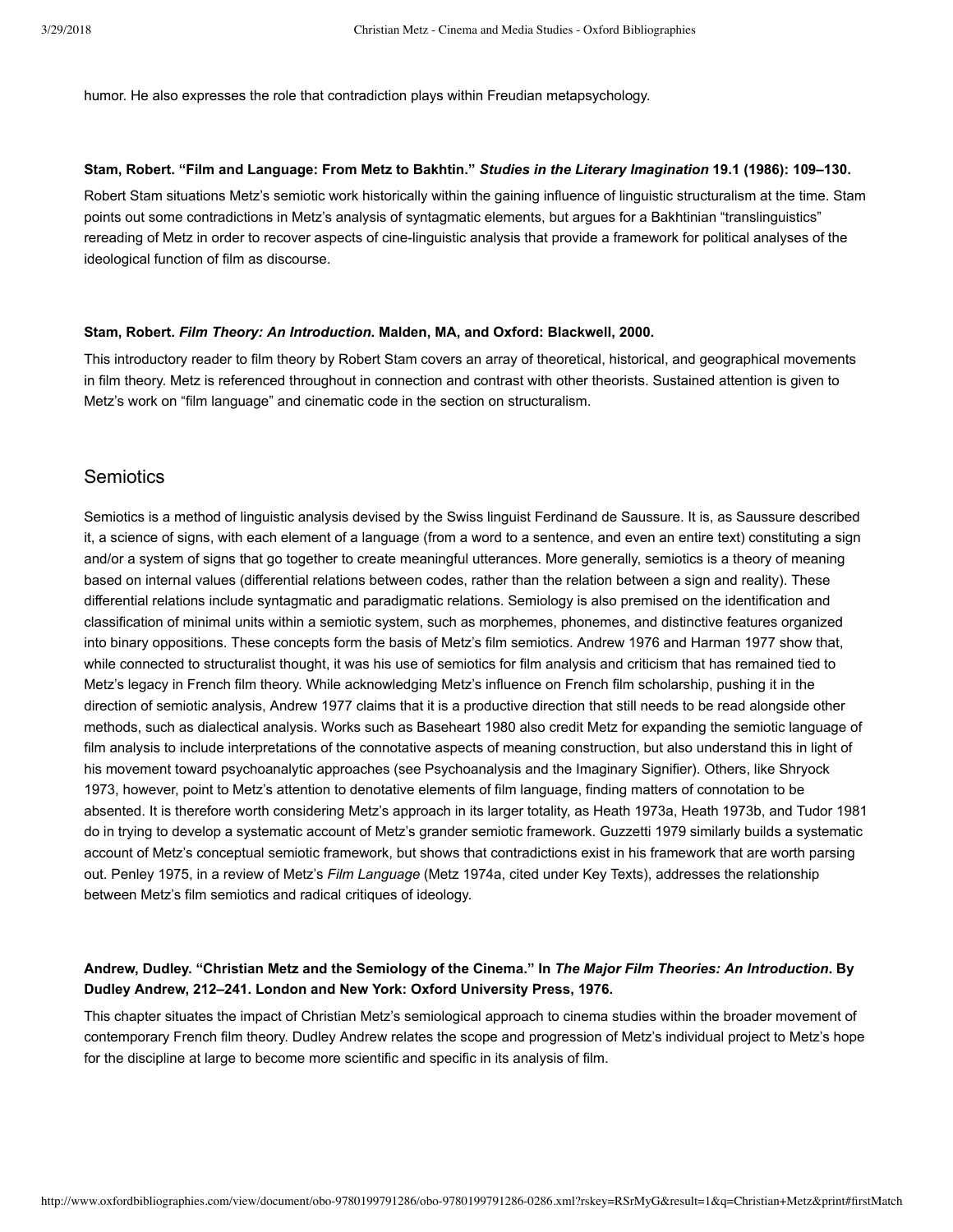# **Andrew, Dudley. "Film Analysis or Film Therapy: To Step Beyond Semiotics."** *Quarterly Review of Film Studies* **2.1 (1977): 33–41.**

Dudley Andrew discusses how film studies may productively build off of semiotic contributions. Andrew likens Christian Metz's (over)emphasis on the deconstruction of latent codes in film to a psychoanalyst's treatment of a patient, and recommends future film analysis practice dispossession, antithetical reading, and dialectical synthesis to better capture "the great film" as a whole.

#### **Baseheart, Mary Christopher. "Christian Metz's Theory of Connotation."** *Film Criticism* **4.2 (1980): 21–37.**

Mary Christopher Baseheart translates and exposits sections of Christian Metz's *Essays Vol. 1, Language and Cinema* (Metz 1974a, cited under [Key Texts](#page-2-0)) and *Essays Vol. 2* [that reference connotation. Baseheart hypothesizes that Metz's progression](http://www.oxfordbibliographies.com/view/document/obo-9780199791286/obo-9780199791286-0286.xml#obo-9780199791286-0286-bibItem-0008) of ideas demonstrates that connotation becomes an obstacle for Metz's theory of symbolic codification, which Baseheart links to Metz's shift toward psychoanalytic codification.

# **Guzzetti, Alfred. "Christian Metz and the Semiology of the Cinema." In** *Film Theory and Criticism: Introductory Readings***. 2d ed. Edited by Gerald Mast and Marshall Cohen, 184–203. New York: Oxford University Press, 1979.**

Alfred Guzzetti parses Christian Metz's use of semiotic terms in an attempt to clarify some ambiguities and apparent contradictions. Guzzetti offers an alternative interpretation of a syntagm based on the sportscasting genre to demonstrate some limitations in Metz's strict adherence to narrative film. Ultimately, Guzzetti critiques Metz for attempting to theorize film language in abstraction from cultural norms.

#### **Harman, Gilbert. "Semiotics and the Cinema: Metz and Wollen."** *Quarterly Review of Film Studies* **2.1 (1977): 15–24.**

Gilbert Harman examines the logical underpinnings of theorizing a semiotics of the cinema. Harman summarizes the theoretical frameworks put forward by Christian Metz and Peter Wollen. Harman argues that Metz and Wollen both base their theories on a fallacious equivocation of the term "code," and expresses doubt that semiotics is a fruitful way to analyze film.

#### **Heath, Stephen. "Metz's Semiology: A Short Glossary."** *Screen* **14.1–2 (1973a): 214–226.**

Stephen Heath defines Christian Metz's key terms for the reader uninitiated in film semiology. Heath includes the following definitions in his glossary: cinema, cinematic, cinematic codes, cinematic sub-codes, cinematic language, code, codes of expression/codes of content, film, filmic, filmic writing, form/matter (or purport)/substance, semiology of film, specificity, system/code, text/message, and textual system (singular system).

#### **Heath, Stephen. "The Work of Christian Metz."** *Screen* **14.3 (1973b): 5–28.**

Stephen Heath outlines seven major issues engaged by Christian Metz's semiological framework. Heath reflects on the integral role of narrative to Metz's work and its emphasis on the specificity of cinematic language. Heath calls for more attention to Metz's concept of filmic writing as an alternative to some of the problems of cinematic language.

**Penley, Constance. "***Film Language* **by Christian Metz: Semiology's Radical Possibilities."** *Jump Cut* **5 (1975): 18–19.**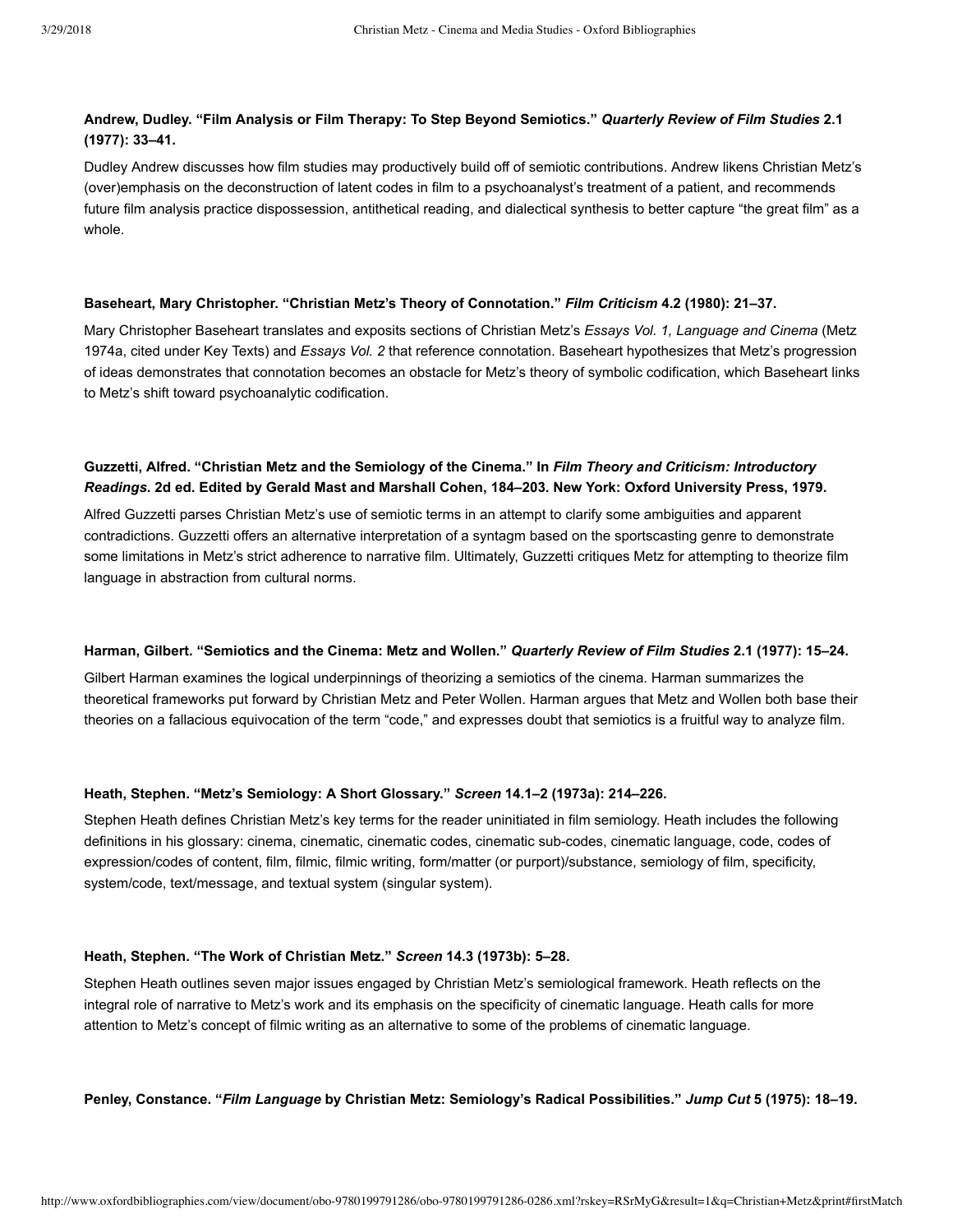In this review of Metz's *Film Language*, Penley discusses the possibilities of using film semiotics for radical critiques of ideology.

# **Shryock, Doug. "Connotation and Denotation in the Semiology of the Cinema." In** *Semiotics and the Cinema: Selected Essays and Discussion Transcriptions from the 1972 Oberlin Film Study Conference***. Vol. 2. Comp. by Christian Koch and John Powers, 252–256. Oberlin, OH: Oberlin College, 1973.**

Doug Shryock narrows the applicable scope of Christian Metz's framework within a semiological analysis of cinema. Shryock clarifies that Metz's filmic analysis is focused on denotative structures, and proposes the application of other sources that discuss connotative structures in conjunction with Metz to form a complete semiological analysis.

#### **Tudor, Andrew. "Modern Film Theory: Metz' Semiotics."** *The Australian Journal of Screen Theory* **8 (1981): 49–67.**

Andrew Tudor traces the development of Christian Metz's ideas throughout his corpus. Tudor relates this evolution to larger trends in film theory over the same time period, namely a move away from aesthetics toward models of film, and calls for more pluralistic inquiry into the workings of film.

# The "Grande Syntagmatique"

Metz's concept of the "grande syntagmatique" is one of his chief contributions to the semiotic analysis of cinema. Metz identified a paradigmatic code consisting of eight sequence types that signify in relation to each other. These eight types are different ways of reconstructing filmed events where each syntagmatic type gets its meaning paradigmatically in relation to the [other seven types. Syntagm, as opposed to paradigm, refers to the syntactical structure of an utterance. M](http://www.oxfordbibliographies.com/view/document/obo-9780199791286/obo-9780199791286-0286.xml#obo-9780199791286-0286-bibItem-0031)[etz 1966](http://www.oxfordbibliographies.com/view/document/obo-9780199791286/obo-9780199791286-0286.xml#obo-9780199791286-0286-bibItem-0030) [and Metz](http://www.oxfordbibliographies.com/view/document/obo-9780199791286/obo-9780199791286-0286.xml#obo-9780199791286-0286-bibItem-0031) 1967 use the semiotic category of the syntagm to show its role in understanding the diegetic construction of film form, as well as the role of editing in creating a film syntax. One example of where the syntagmatic, according to [Metz 1972](http://www.oxfordbibliographies.com/view/document/obo-9780199791286/obo-9780199791286-0286.xml#obo-9780199791286-0286-bibItem-0032), plays an important role in film form is in looking at practices of filmic "punctuation," such as the fade-out. [Buckland 1995](http://www.oxfordbibliographies.com/view/document/obo-9780199791286/obo-9780199791286-0286.xml#obo-9780199791286-0286-bibItem-0029) contrasts Metz's syntagmatic approach to film syntax with Noam Chomsky's universal grammar to show how film semiotics differs from a broader psychological conception of phenomenal reality. [Bateman 2007](http://www.oxfordbibliographies.com/view/document/obo-9780199791286/obo-9780199791286-0286.xml#obo-9780199791286-0286-bibItem-0028) shows how the syntagmatic in Metz's approach can be extended to include paradigmatic analyses to show how meaning is formed in cinematic expression.

# **Bateman, John A. "Towards a 'grande paradygmatique' of Film: Christian Metz Reloaded."** *Semiotica: Journal of the International Association for Semiotic Studies* **167.1–4 (2007): 13–64.**

John Bateman reviews Christian Metz's "grande syntagmatique" and scholarly contributions that have extended either a syntagmatic or paradigmatic understanding of it. Bateman reformulates Metz's "grande syntagmatique" through Halliday's systemic-functional model of linguistics to create a paradigmatic organization with syntagmatic elements, or a "grande paradygmatique."

# **Buckland, Warren. "Michel Colin and the Psychological Reality of Film Semiology."** *Semiotica: Journal of the International Association for Semiotic Studies* **107.1–2 (1995): 51–79.**

Warren Buckland employs Michel Colin's rereading of Christian Metz's "grande syntagmatique" to investigate whether cinesemiology describes a spectator's mental processes with as much scientific accuracy as Chomskyan grammar describes those of a speaker. Buckland concludes that according to the terms of transformational generative grammar, film semiotics does not correlate to a psychological reality.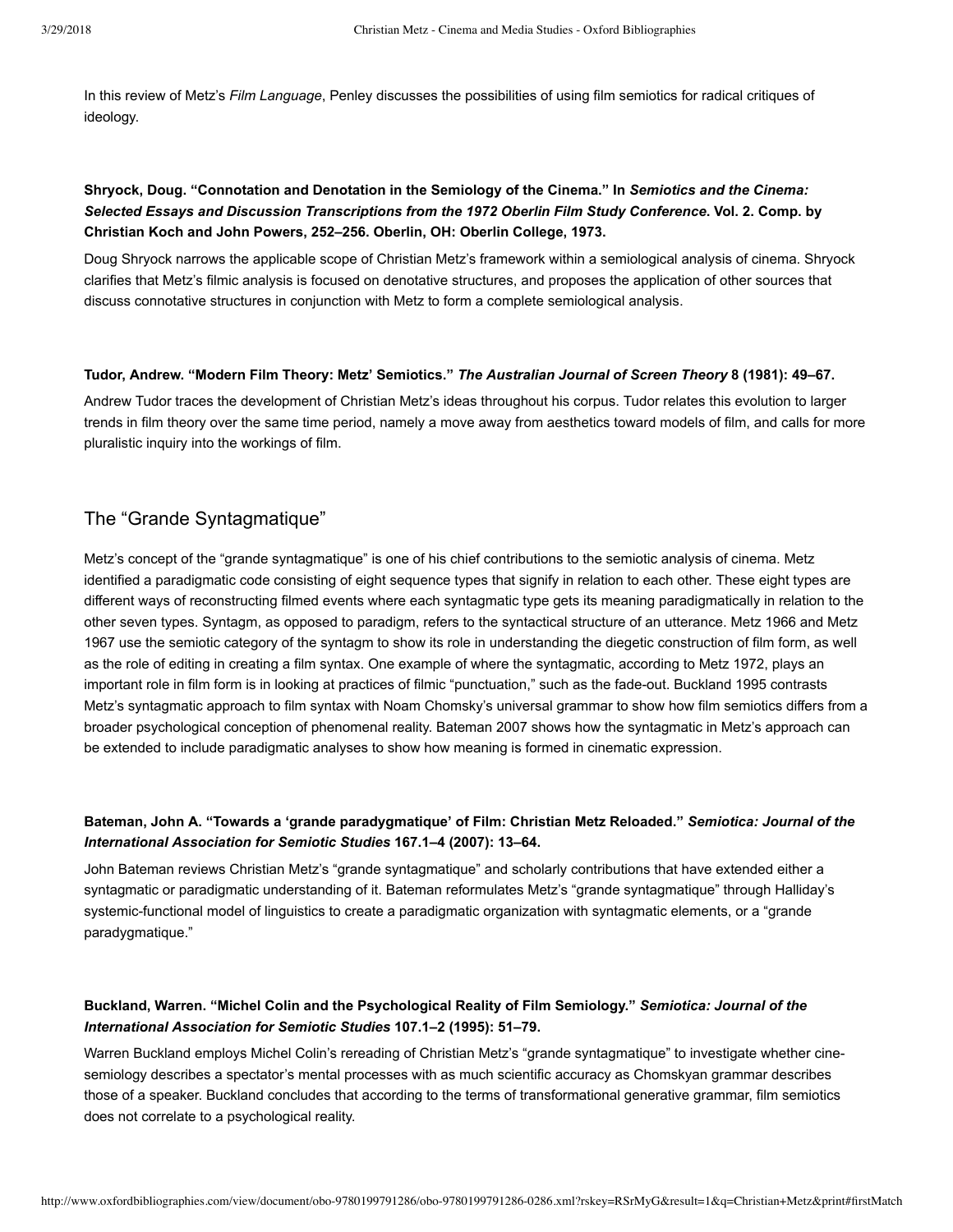#### **Metz, Christian. "La grande syntagmatique du film narrative."** *Communications* **8 (1966): 120–124.**

This article excerpts part of a conference presentation given by Metz, where he outlines a syntagmatic structure for the narrative film that includes six syntagmatic, or constituent elements of a film. Metz discusses how this kind of syntagmatic analysis relates to two other areas of cinema studies: diegetic understandings of film and extradiegetic factors like film editing.

# **Metz, Christian. "Une probleme de semiologie du cinema (=la syntagmatique)."** *Image et Son: La Revue du Cinema* **201 (1967): 68–79.**

Christian Metz introduces syntagmatic analysis in the context of cinema, and defines some of its associated semiotic and linguistic terms. Metz builds on his earlier work in "La grande syntagmatique du film narrative" ([Metz 1966](http://www.oxfordbibliographies.com/view/document/obo-9780199791286/obo-9780199791286-0286.xml#obo-9780199791286-0286-bibItem-0030)) by again categorizing eight kinds of autonomous syntagms, or sequences in the context of film, with some adjustments to his previous taxonomy.

#### **Metz, Christian. "Ponctuations et demarcations dans le film de diegese."** *Cahiers du Cinema* **234–235 (1972): 63–78.**

Christian Metz theorizes the concept of cinematographic punctuation, arguing that it is more complex than identifying elements in cinema that supposedly correspond to elements of written punctuation. Incorporating syntagmatic analysis, Metz discusses the use of ideographic signs (i.e., the fade-out of a shot) to establish symbolic demarcations in narrative film.

# Metz on Semiotics

The development of the semiotic method for film analysis is one of Metz's chief contributions to the practice of film scholarship and theory. As scholars have noted (see [Semiotics\)](#page-4-0), Metz's model and framework developed over the body of his work. In the earlier parts of his career, [Metz 1964](http://www.oxfordbibliographies.com/view/document/obo-9780199791286/obo-9780199791286-0286.xml#obo-9780199791286-0286-bibItem-0033) sought to bring recognition to semiotics as a valid form of filmic analysis. Semiotics, for [Metz 1970](http://www.oxfordbibliographies.com/view/document/obo-9780199791286/obo-9780199791286-0286.xml#obo-9780199791286-0286-bibItem-0038), was useful for showing how previous theories of the image, seeing it merely as an analogical signifier, missed out on other factors of meaning construction. In [Metz 1974a,](http://www.oxfordbibliographies.com/view/document/obo-9780199791286/obo-9780199791286-0286.xml#obo-9780199791286-0286-bibItem-0039) he sets himself the task of defending the semiotic approach in contrast to other previous and competing approaches to the study of film form. Doing so, much of his writing on semiotics tries to parse out central semiotic analytical categories. [Metz 1966](http://www.oxfordbibliographies.com/view/document/obo-9780199791286/obo-9780199791286-0286.xml#obo-9780199791286-0286-bibItem-0034) examines the difference between "langage" (or "parole") and "langue." [Metz 1968](http://www.oxfordbibliographies.com/view/document/obo-9780199791286/obo-9780199791286-0286.xml#obo-9780199791286-0286-bibItem-0036) explores the relationship between signifier and signified as elements for dealing with film form and content. [Metz 1974b](http://www.oxfordbibliographies.com/view/document/obo-9780199791286/obo-9780199791286-0286.xml#obo-9780199791286-0286-bibItem-0040) looks at the distinction between denotation and connotation. [Metz 1969](http://www.oxfordbibliographies.com/view/document/obo-9780199791286/obo-9780199791286-0286.xml#obo-9780199791286-0286-bibItem-0037) is about codes, and [Metz 1967](http://www.oxfordbibliographies.com/view/document/obo-9780199791286/obo-9780199791286-0286.xml#obo-9780199791286-0286-bibItem-0035) addresses words and numerals as semiotic units. In trying to advocate for the semiotic approach, though, [Metz 1974c](http://www.oxfordbibliographies.com/view/document/obo-9780199791286/obo-9780199791286-0286.xml#obo-9780199791286-0286-bibItem-0041) showed awareness of its complexities, which he still tried to contend with in his earlier writings.

# **Metz, Christian, et al. "Bibliographie critique des textes fondamentaux de linguistique et de semiologie."** *Communications* **4 (1964): 136–144.**

In this coauthored article, Christian Metz and colleagues present an annotated bibliography of fifty-eight texts fundamental to a basic understanding of the concepts, methods, and problems related to semiotic analysis, and recommend seven journals for further reading. The list draws upon literature from linguistics where there is overlap with semiotics.

# **Metz, Christian. "Les semiotiques ou semies: A propos de travaux de Louis Hjelmslev et d'Andre Martinet."** *Communications* **7 (1966): 146–157.**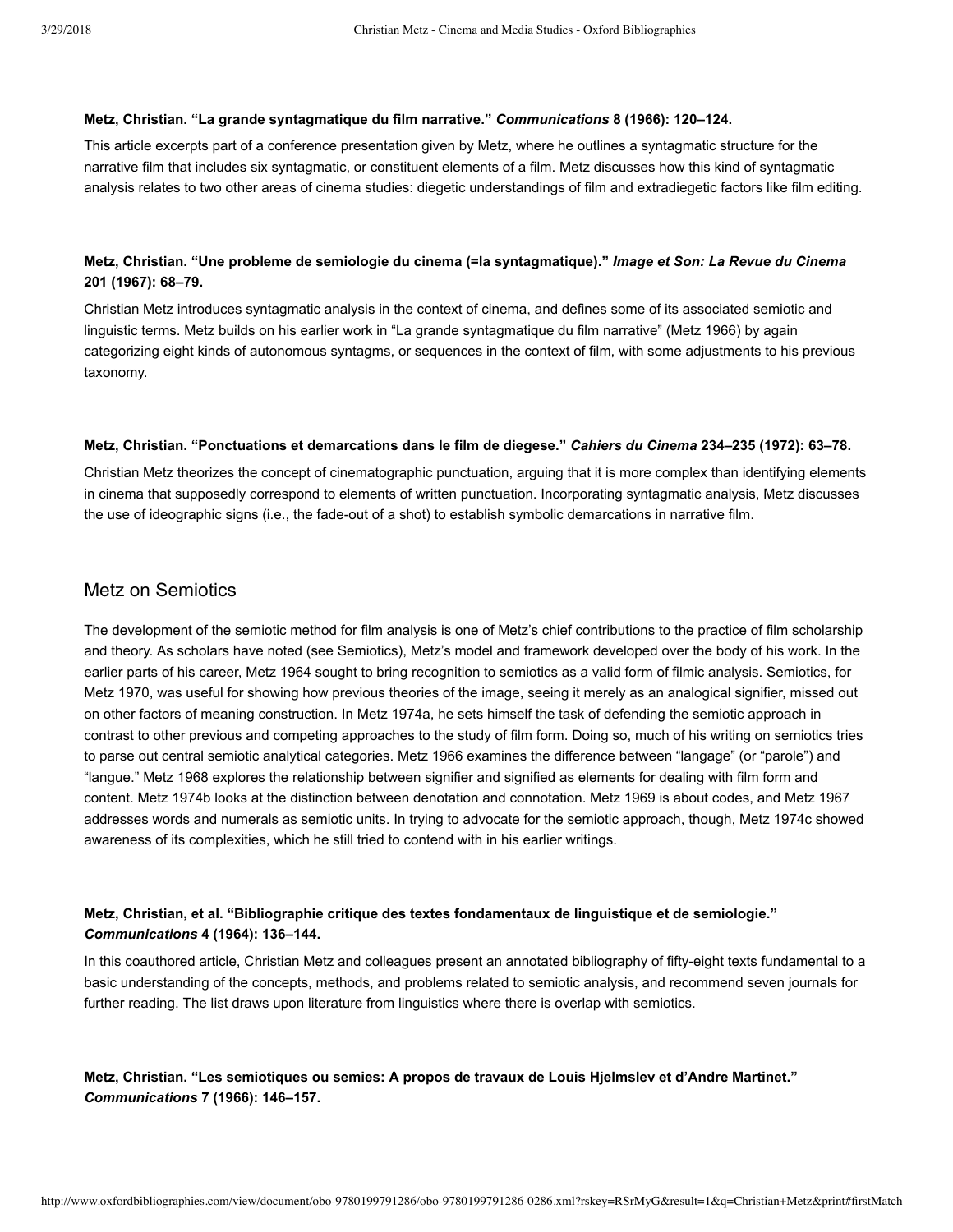Christian Metz contrasts two understandings of the terms "langage," the human ability to communicate, and "langue," particular systems of communication, in the work of linguists Andre Martinet and Louis Hjelmslev. In so doing, Metz contextualizes why linguistics did not develop into a sub-discipline of semiotics and provides his own definitions of these terms in regards to cinema.

# **Metz, Christian. "Remarque sur le mot et sur le chiffre: A propos de conceptions semiologiques de Luis J. Prieto."** *La Linguistique: Revue de la Societe Internationale de la Linguistique Fonctionelle* **2 (1967): 41–56.**

Christian Metz expands on the problem of the "word" and the "numeral" as semiotic units presented in the work of Luis J. Prieto. Metz hypothesizes the presence of an underlying semiotic layer, "le palier hyposemique," within some codes to better understand these semiotic problems.

# **Metz, Christian. "Propositions methodologiques pour l'analyse du film."** *Social Science Information/Informations sur les Sciences Sociales* **7.4 (1968): 107–119.**

To begin the article, Christian Metz posits that the commonly made juxtaposition of form and content in film analysis is an implied contrast of the signifier and the signified. Metz elucidates four assumptions that make this distinction between form and content invalid, defines the terms signifier and signified, and presents a more rigorous methodology for film analysis.

# **Metz, Christian. "Specificite des codes et specificite des langages."** *Semiotica: Journal of the International Association for Semiotic Studies* **1.4 (1969): 370–396.**

Christian Metz analyzes Emilio Garroni's theory of codes and langages, which loosely translates to modes of communication or arts. Metz critiques Garroni for marking a concrete distinction between heterogeneous codes that differentiate a langage from homogeneous codes found across languages. Metz argues that one should compare several languages from the point of view of one code and vice versa to understand the complex relational specificities of each.

#### Metz, Christian. "Au-dela de l'analogie, l'image." Communications 15 (1970): 1-10.

Christian Metz aims to theorize beyond the commonly accepted view of the image as an analogical signifier. Metz provides nine points to dispute that an image signifier more directly translates its signified than other media in order to strengthen his argument that a field of semiotic analysis is required to fully understand the image, its code, and its message.

# **Metz, Christian. "The Cinema: Language or Language System." In** *Film Language: A Semiotics of the Cinema***. By Christian Metz, 31–91. Translated by Michael Taylor. New York: Oxford University Press, 1974a.**

This chapter is a translation of Metz's essay, "Le cinema: langue ou langage?," published in *Communications* in 1964. Here, Metz discusses the various approaches to cinema that have been used by other theorists. He then highlights the importance of building on those approaches in order to create a semiotic theory of cinema, on which he elaborates throughout the next chapters of *Film Language*.

**Metz, Christian. "Problems of Denotation in the Fiction Film." In** *Film Language: A Semiotics of the Cinema***. By Christian Metz, 108–198. Translated by Michael Taylor. New York: Oxford University Press, 1974b.**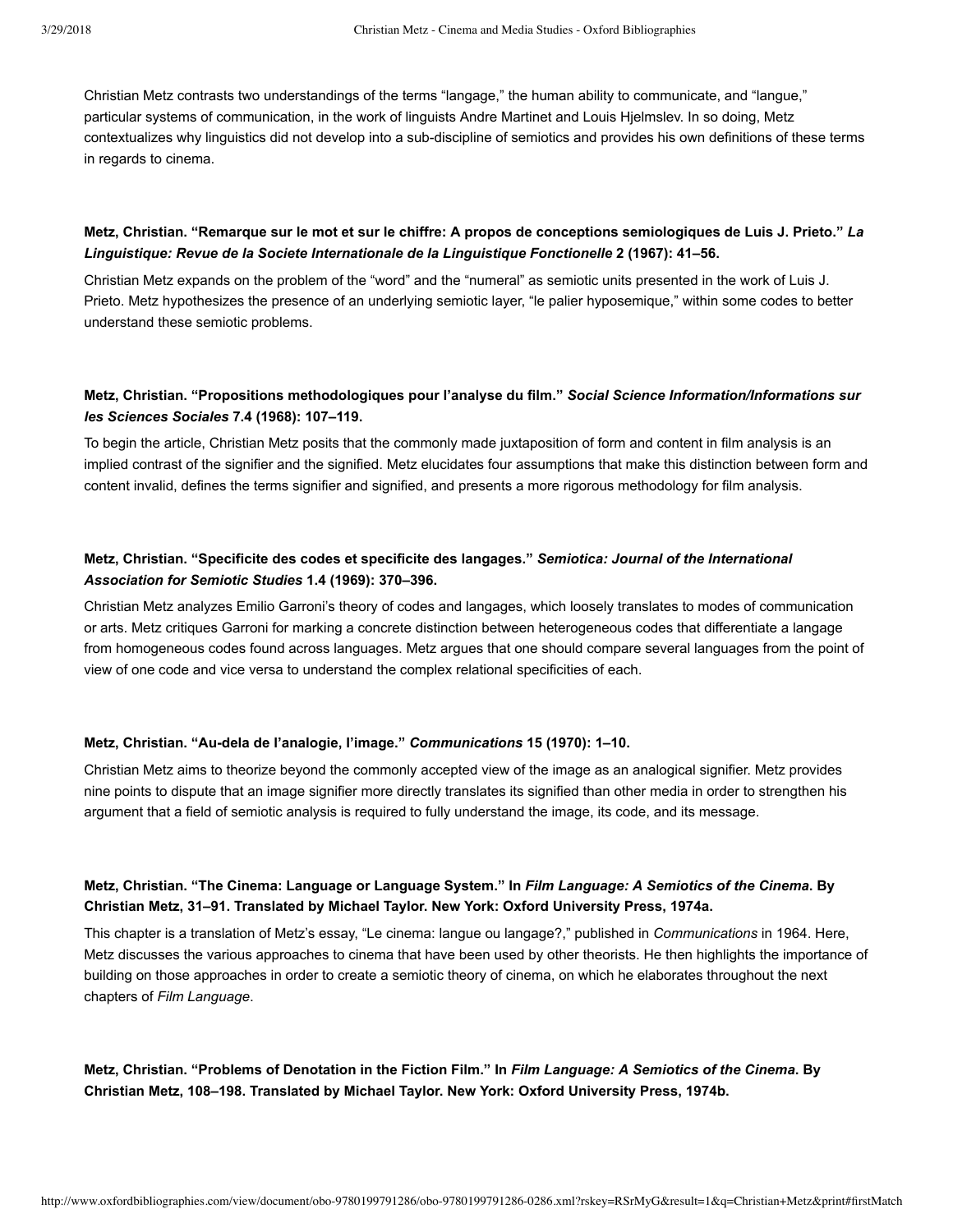This chapter is a translation of Metz's article "Problèmes de dénotation dans le film de fiction: Contribution à une sémiologie du cinema," published in 1966. In this article, Metz addresses the idea of denotation within film and attempts to develop a semiotics of the narrative film. He discusses the motivation of the denotative and connotative aspects in film and speaks to the relationship between the two.

# **Metz, Christian. "Some Points in the Semiotics of the Cinema." In** *Film Language: A Semiotics of the Cinema***. By Christian Metz, 92–107. Translated by Michael Taylor. New York: Oxford University Press, 1974c.**

This chapter is a translation of Metz's article "Quelques points de semiologie du cinema," published in 1966. In "Some Points in the Semiotics of the Cinema," Christian Metz explains the complexities that go along with taking a semiotic approach to film. Despite the number of difficulties mentioned in the article, Metz maintains the importance of refining this study of linguistics and semiotics in order to gain a further understanding of the cinema.

# Narrativity and Formalism

Among his concerns with developing a semiotic approach to film analysis, Metz was also keen to point out its usefulness in reading elements of filmic narrative construction and the formal techniques of style, such as editing, camera movement, the duration of a shot/scene, and special effects. Using a semiotic approach, [Metz 1974](http://www.oxfordbibliographies.com/view/document/obo-9780199791286/obo-9780199791286-0286.xml#obo-9780199791286-0286-bibItem-0043) argued that narrative constructions in modern cinema were much more advanced than narrative techniques in other media. [Metz 1967](http://www.oxfordbibliographies.com/view/document/obo-9780199791286/obo-9780199791286-0286.xml#obo-9780199791286-0286-bibItem-0042) looks at the relationship between editing, camera movement, and duration, and how these become decipherable in terms of the semiotic category of the diachronic, looking at the temporal dimension. [Metz 1977](http://www.oxfordbibliographies.com/view/document/obo-9780199791286/obo-9780199791286-0286.xml#obo-9780199791286-0286-bibItem-0044) also considered elements of special effects, or "trucage"—trick photography"—as semiological, but also as a technique for drawing in audiences, an element not too distant from his inquiries into spectatorship (see [Spectatorship](#page-10-0)).

# **Metz, Christian. "'Montage' et discours dans le film: Un probleme de semiologie diachronique du cinema."** *Word: Journal of the International Linguistic Association* **23.1–3 (1967): 388–395.**

Christian Metz reviews the technological development of increasing mobility in filmmaking to highlight the semiological importance of mobilizing camera techniques as phrasal organization. Metz cautions that film editing is often privileged over camera movement as a deliberate discourse in film analysis, and argues that both should be conceptualized as explicit cinematic choices.

# **Metz, Christian. "The Modern Cinema and Narrativity." In** *Film Language: A Semiotics of the Cinema***. By Christian Metz, 185–227. Translated by Michael Taylor. New York: Oxford University Press, 1974.**

This chapter is a translation of Metz's article "Le cinema moderne et la narrativite," published in *Cahiers du Cinéma* in 1966. In this article, Christian Metz provides his argument against the breakdown of narrativity in modern cinema by questioning the analyses of a number of other film critics. Metz works through a number of myths associated with modern cinema in order to construct his own argument that modern film is actually more narrative.

# **Metz, Christian. "***Trucage* **and the Film." Translated by Françoise Meltzer** *Critical Inquiry: A Voice for Reasoned Inquiry into Significant Creations of the Human Spirit* **3.4 (1977): 657–675.**

In this article, Christian Metz discusses the various dimensions of *trucages*, which loosely translates into "trick photography" or "special effects." He focuses this article around the effect that *trucages* have on film and the relationships between a film, its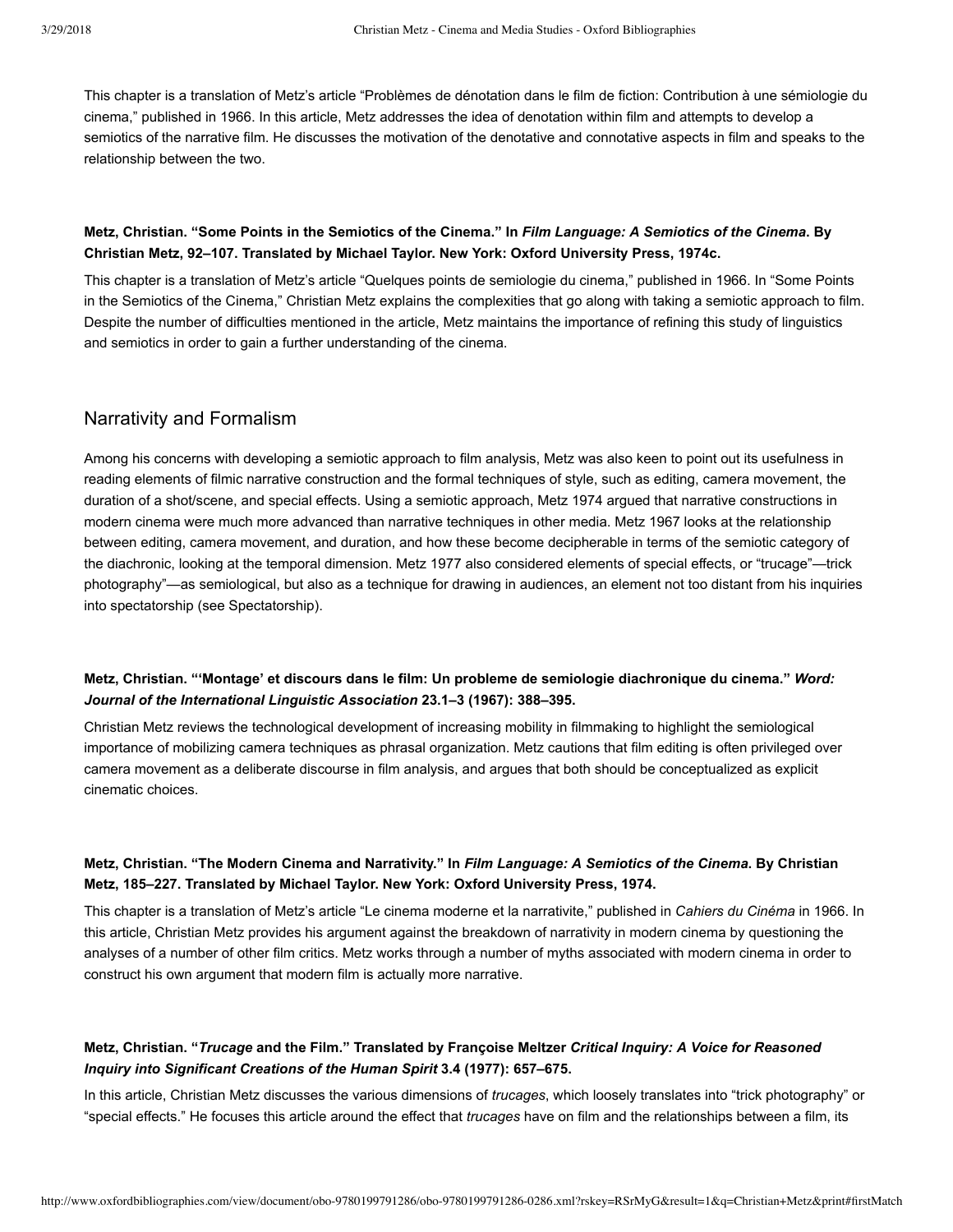production, and its audience.

# <span id="page-10-0"></span>**Spectatorship**

Spectatorship is a somewhat contentious category in film theory and film studies. Debates are ongoing with regards to the conceptualization of the typical or ideal film spectator, as opposed to the variations that exist among empirical audiences. Metz's work on semiotics looks at some of the formal dimensions in the construction of film as a meaningful text, but tied to [this is also the question of how the spectator as subject experiences the meanings produced. The subsection Psychoanalysis](#page-12-0) and the Imaginary Signifier addresses Metz's more specific conception of the relationship between screen and spectator, applying a psychoanalytic lens to this inquiry. This initial section, then, shows how Metz's theory of the "imaginary signifier" can be contextualized in the larger debate around spectatorship. Along with Lacan and psychoanalysis, Metz's theories of spectatorship draw on [Casetti 1998](http://www.oxfordbibliographies.com/view/document/obo-9780199791286/obo-9780199791286-0286.xml#obo-9780199791286-0286-bibItem-0047), which formulated four types of shot in the cinema using linguistic pronouns. Metz acknowledged Casetti's influence on his work as a point of contrast with his own since he refutes the reliance on personal pronouns. As [Allen 1993](http://www.oxfordbibliographies.com/view/document/obo-9780199791286/obo-9780199791286-0286.xml#obo-9780199791286-0286-bibItem-0045) and [Andrew 1986](http://www.oxfordbibliographies.com/view/document/obo-9780199791286/obo-9780199791286-0286.xml#obo-9780199791286-0286-bibItem-0046) show, Metz's writing on spectatorship is based in more general approaches to the study of shifts in media technology, and shifts in the theoretical milieu of his time. Metz's writing on the relationship between spectatorship and speech acts ([Metz 1976](http://www.oxfordbibliographies.com/view/document/obo-9780199791286/obo-9780199791286-0286.xml#obo-9780199791286-0286-bibItem-0051)) fits with the evolving linguistic turn in cultural theory; as well, his look at the extradiegetic portrayal of spectatorship within films themselves [\(Metz 1989](http://www.oxfordbibliographies.com/view/document/obo-9780199791286/obo-9780199791286-0286.xml#obo-9780199791286-0286-bibItem-0052)) shows the degree of self-reflexivity emerging around the concept. It is a kind of "mirroring," as he puts it, that seems to lead into Lacanian theorizations of spectatorship that use the concept of the "mirror stage," not unlike the way that [Mulvey 1975](http://www.oxfordbibliographies.com/view/document/obo-9780199791286/obo-9780199791286-0286.xml#obo-9780199791286-0286-bibItem-0053) applied this concept to the author's theory of the "male gaze." [Copjec 1994](http://www.oxfordbibliographies.com/view/document/obo-9780199791286/obo-9780199791286-0286.xml#obo-9780199791286-0286-bibItem-0048), [Flisfeder 2012](http://www.oxfordbibliographies.com/view/document/obo-9780199791286/obo-9780199791286-0286.xml#obo-9780199791286-0286-bibItem-0049), [McGowan 2007](http://www.oxfordbibliographies.com/view/document/obo-9780199791286/obo-9780199791286-0286.xml#obo-9780199791286-0286-bibItem-0050), and [Rose 1986](http://www.oxfordbibliographies.com/view/document/obo-9780199791286/obo-9780199791286-0286.xml#obo-9780199791286-0286-bibItem-0054), however, all show how Metz's theory of spectatorship, while useful and influential, commits errors that fit into the larger misinterpretation of early Lacanian psychoanalytic theory.

# **Allen, Richard. "Cinema, Psychoanalysis, and the Film Spectator."** *Persistence of Vision: The Journal of the Film Faculty of The City University of New York* **10 (1993): 5–33.**

Richard Allen privileges Metz's (and Baudry's) understanding of film spectatorship as a dream-like experience over other psychoanalytic theories such as primary cinematic identification and mirror-misrecognition, also taken up by Metz and Baudry. Allen extends the oneiric tradition of psychoanalytic film analysis with his own theory of projective illusion.

#### **Andrew, Dudley. "Film and Society: Public Rituals and Private Space."** *EastWest Film Journal* **1.1 (1986): 7–22.**

Dudley Andrew traces different spectatorship experiences through technological and social shifts in the practice of "going to the movies." Andrew isolates Metz's imaginary signifier to the movie theater as a mode of exhibition, unique from media like television, whose atmospheric conditions distract the spectator from the illusion of film.

# **Casetti, Francesco.** *Inside the Gaze: The Fiction Film and Its Spectator***. Translated by Nell Andrew with Charles O'Brien. Bloomington: Indiana University Press, 1998.**

This book by Francesco Casetti is an elucidation of the film spectator through the semiotic framework of enunciation. Christian Metz mentions how Casetti's book inspired his own work in his introduction to *Inside the Gaze*, and Casetti briefly references *Language and Cinema* and Metz's concept of the apparatus in the book.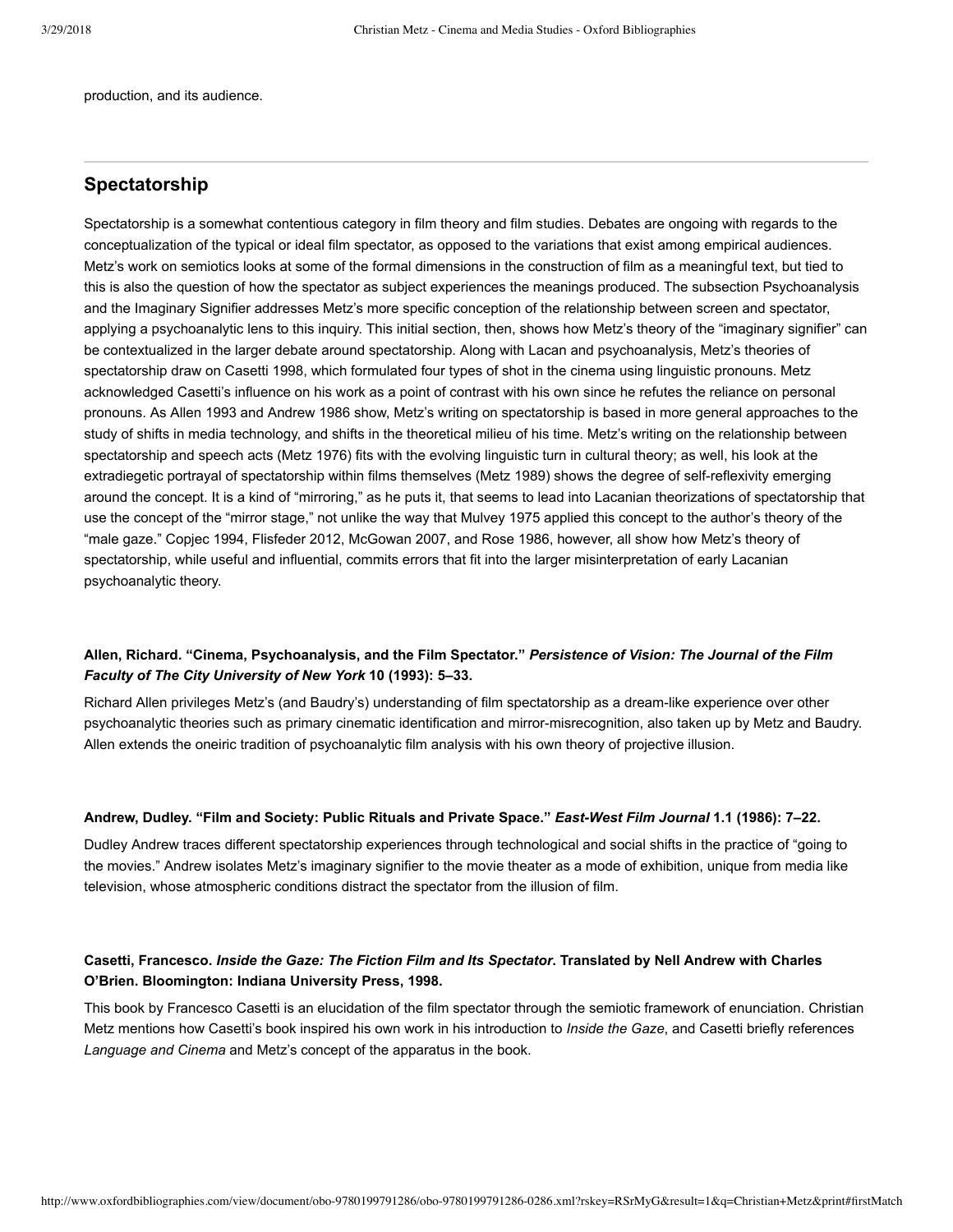# **Copjec, Joan. "The Orthopsychic Subject: Film Theory and the Reception of Lacan." In** *Read My Desire: Lacan against the Historicists***. By Joan Copjec, 15–38. Cambridge, MA: MIT, 1994.**

Copjec identifies errors made by film theorists in the 1960s and 1970s to the interpretation of Lacan and his notion of the gaze, conflating it with the Foucauldian conception of the gaze. Copjec's argument applies to Metz's own theorization of spectatorship and his conception of the "imaginary signifier."

# **Flisfeder, Matthew.** *The Symbolic, The Sublime, and Slavoj Žižek's Theory of Film***. New York: Palgrave Macmillan, 2012.**

Flisfeder shows how Slavoj Žižek's reinterpretation of Lacan corrects errors made by early Lacanian film theorists. Metz's conception of the "imaginary signifier" is discussed in its conflation of the Lacanian dimensions of the imaginary and the symbolic.

#### **McGowan, Todd.** *The Real Gaze: Film Theory After Lacan***. Albany: SUNY Press, 2007.**

McGowan charts some of the various applications of Lacanian theory to the matter of film spectatorship and the notion of the "gaze." Drawing on theorists such as Joan Copjec and Slavoj Žižek, McGowan shows how new interpretations of Lacan correct errors made by previous film theorists, such as Metz, applying Lacanian theory to questions of film spectatorship.

#### **Metz, Christian. "History/Discourse: Note on Two Voyeurisms."** *Edinburgh'76 Magazine* **1 (1976): 21–25.**

This article addresses questions about the way in which fiction films appeal to spectators. Metz argues that films appeal to their audiences in a way that is similar to normal speech acts, through the level of enunciation and what is actually enounced. He also determines the differences between *histoire* (history) and *discours* (discourse).

## **Metz, Christian. "L'ecran second, ou le rectangle au carre (Sur une figure reflexive du film)."** *Vertigo: Revue Semestrielle d'Esthetique et d'Histoire du Cinema* **4 (1989): 126–133.**

Metz explores "second screens" as a marker of enunciation. "Second screens" are frames within the frame of the film that make explicit spectator subjectivity by mirroring the situated perspective of the film (i.e., the window in *Rear Window*). Metz draws symbolic connections between these extradiegetic processes and the diegetic moments they accompany within the film.

#### **Mulvey, Laura. "Visual Pleasure and Narrative Cinema."** *Screen* **16.3 (1975): 6–18.**

Mulvey's canonical text introduces the concept of the "male gaze," drawing on Freudian and Lacanian psychoanalysis. Mulvey's text is comparable to Metz's theory of spectatorship and a useful point of comparison since they share methodological approaches.

# **Rose, Jacqueline. "The Imaginary." In** *Sexuality in the Field of Vision***. By Jacqueline Rose, 167–198. New York: Verso, 1986.**

In this piece, Rose shows how film theorists like Metz have taken the Lacanian conception of the imaginary out of its original psychoanalytic context.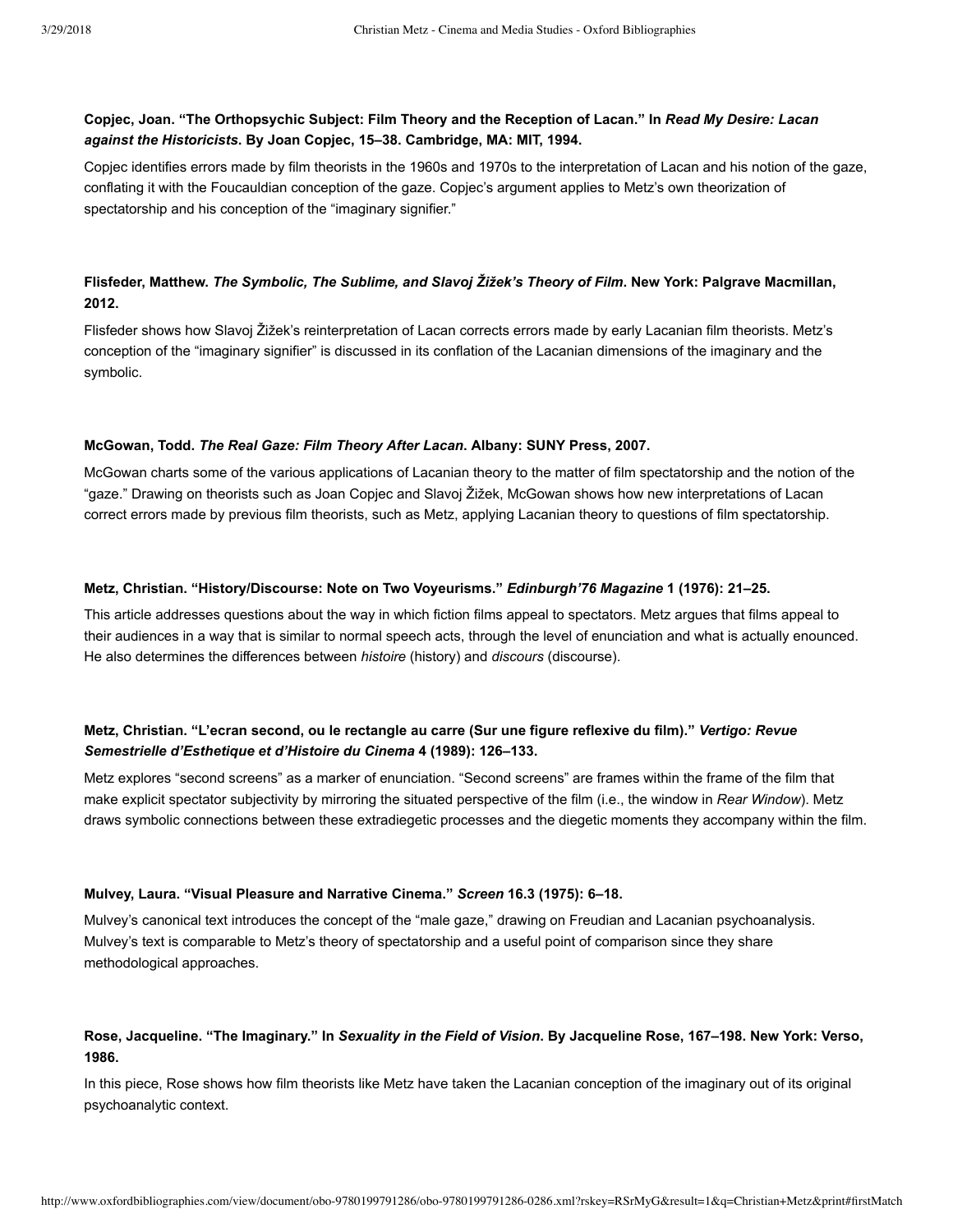# <span id="page-12-0"></span>Psychoanalysis and the Imaginary Signifier

The introduction of Freudian and Lacanian psychoanalysis into his later work on film spectatorship makes clear sense given his previous work on semiotics. Lacanian psychoanalysis, in particular, offered Metz a clear point of transition, since Lacan famously applied structuralist and semiotic methods into his rethinking of Freud. Throughout his career, Lacan introduced three levels of analysis: the imaginary, the symbolic, and the real. At the time, Lacan's theory of the imaginary was most notably applied by film scholars, especially since it was developed in his essay "The Mirror Stage as Formative of the *I* Function as Revealed in Psychoanalytic Experience," or the "mirror stage" essay as it has come to be called. [Metz 1975](http://www.oxfordbibliographies.com/view/document/obo-9780199791286/obo-9780199791286-0286.xml#obo-9780199791286-0286-bibItem-0060) on the "imaginary signifier" is perhaps his most well-known and read piece of scholarship in the early 21st century. In fact, many, such as [Altman 1977](http://www.oxfordbibliographies.com/view/document/obo-9780199791286/obo-9780199791286-0286.xml#obo-9780199791286-0286-bibItem-0055), Flitterman-Lewis 1987, [Kuhn 2009,](http://www.oxfordbibliographies.com/view/document/obo-9780199791286/obo-9780199791286-0286.xml#obo-9780199791286-0286-bibItem-0058) and Nowell-Smith 1981, credit Metz for being one of the main pioneers for bringing psychoanalytic theory, particularly of the Lacanian variety, into contemporary film theory and scholarship. Although the theory of the "imaginary signifier" is his most highly regarded contribution, Metz's reference to psychoanalysis also helps to develop questions about filmic reality [\(Metz 1976](http://www.oxfordbibliographies.com/view/document/obo-9780199791286/obo-9780199791286-0286.xml#obo-9780199791286-0286-bibItem-0061))—and here, there is a connection with his writing on phenomenological approaches to film scholarship (see [Rhetoric and Phenomenology](#page-14-0)). He has also looked at the role of fetishism in the form of photography and film [\(Metz 1985](http://www.oxfordbibliographies.com/view/document/obo-9780199791286/obo-9780199791286-0286.xml#obo-9780199791286-0286-bibItem-0063)), a point that [Rushton 2002](http://www.oxfordbibliographies.com/view/document/obo-9780199791286/obo-9780199791286-0286.xml#obo-9780199791286-0286-bibItem-0065) takes up in relation to Metz's theory of spectatorship. Metz's own reading of particular films, such as Fellini's 8½ ([Metz 1974\)](http://www.oxfordbibliographies.com/view/document/obo-9780199791286/obo-9780199791286-0286.xml#obo-9780199791286-0286-bibItem-0059), helps to develop his psychoanalytic readings of the mirror construction thesis. As well, his application of categories, like metaphor and metonymy ([Metz 1982](http://www.oxfordbibliographies.com/view/document/obo-9780199791286/obo-9780199791286-0286.xml#obo-9780199791286-0286-bibItem-0062)), in the way that Lacan applied them to speak of the processes of condensation and displacement, also show—as [Augst 1981](http://www.oxfordbibliographies.com/view/document/obo-9780199791286/obo-9780199791286-0286.xml#obo-9780199791286-0286-bibItem-0056) points out—where psychoanalytic categories move beyond simply reading the elements of identification in spectatorship that come across in the idea of the "imaginary signifier."

# **Altman, Charles F. "Psychoanalysis and Cinema: The Imaginary Discourse."** *Quarterly Review of Film Studies* **2.3 (1977): 257–272.**

Altman reviews issue 23 of *Communications* (entitled *Psychoanalysis and the Cinema*), co-guest-edited and contributed to by Metz. Altman explains psychoanalytic theories of screen as mirror and film as dream, referencing Metz's work on the imaginary signifier and secondary elaboration. Altman offers three critiques for this kind of reasoning by analogy.

#### **Augst, Bertrand. "Metz's Move."** *Camera Obscura: Feminism, Culture, and Media Studies* **7 (1981): 30–41.**

Bertrand Augst argues that not enough attention has been given to Metz's "Metaphor/Metonymy." Augst highlights the salient points of the article in advance of its full publication in English translation later in the year.

# **FlittermanLewis, Sandy. "Psychoanalysis, Film, and Television." In** *Channels of Discourse: Television and Contemporary Criticism***. Edited by Robert C. Allen, 172–210. Chapel Hill: University of North Carolina Press, 1987.**

In the sixth chapter of this introductory reader, Sandy Flitterman-Lewis discusses how psychoanalytic theories developed in film theory by Christian Metz and others could be applied to television. Flitterman-Lewis outlines differences between the media of film and television that need to be taken into account, and uses *General Hospital* as an illustrative example.

#### **Kuhn, Annette. "***Screen* **and Screen Theorizing Today."** *Screen* **50.1 (2009): 1–12.**

Annette Kuhn reflects on *Screen*'s evolution as a journal and introduces the themes covered and contributions included in this special anniversary issue. Kuhn references Metz as a contributor who was emblematic of *Screen*'s emphasis on psychoanalysis in the 70s and calls for a re-engagement with Metz through the lens of screen metapsychology.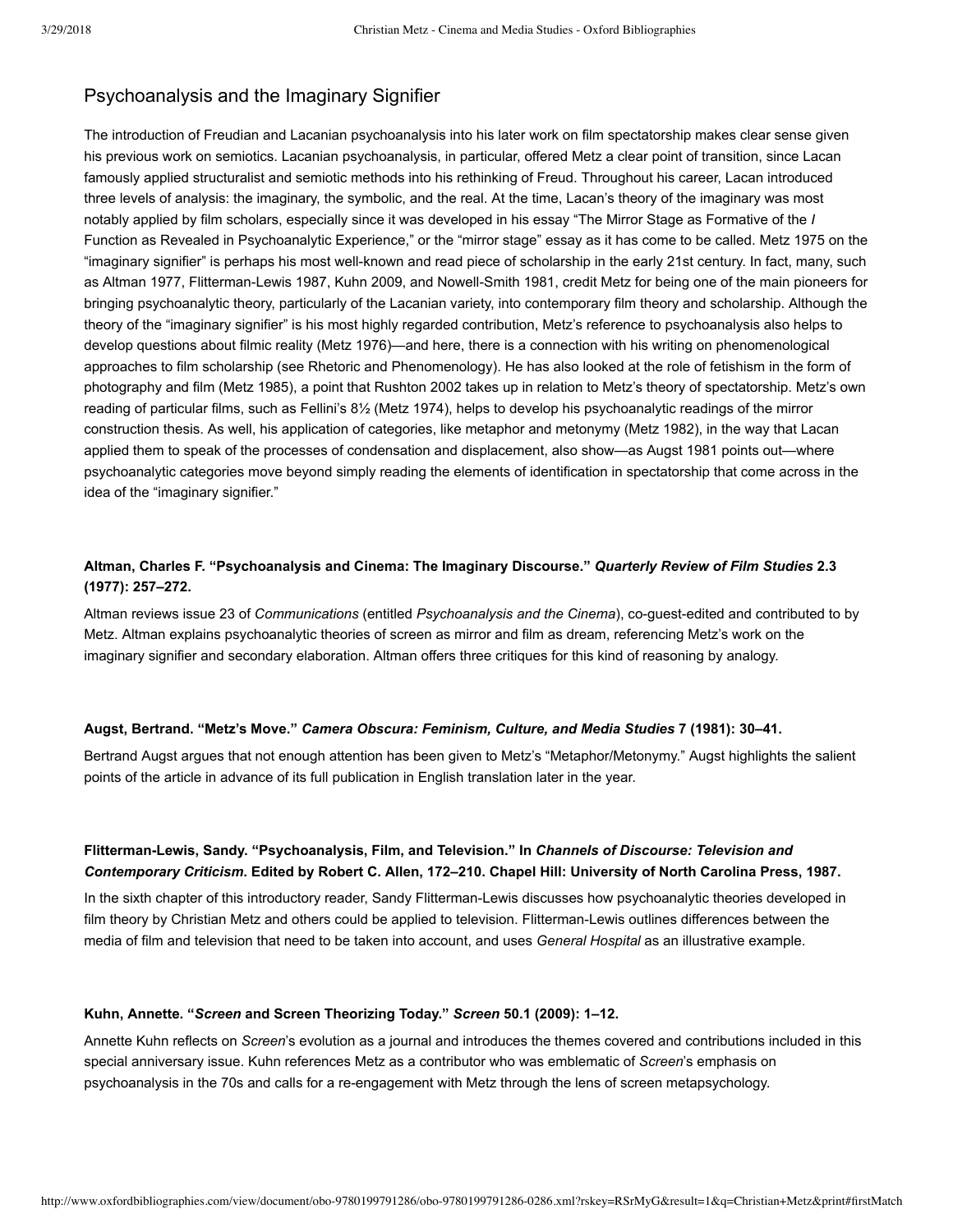# **Metz, Christian. "Mirror Construction in Fellini's** *8½***." In** *Film Language: A Semiotics of the Cinema***. By Christian Metz, 228–234. Translated by Michael Taylor. New York: Oxford University Press, 1974.**

Christian Metz applies the theory of mirror construction, the image of a double mirror reflecting itself, to an analysis of Fellini's *8½*. Metz explains that *8½* is a film about the making of *8½* in which Fellini directs the main character Guido as himself, in order to reflect on his own process of filmmaking.

#### **Metz, Christian. "The Imaginary Signifier."** *Screen* **16.2 (1975): 14–76.**

This is a translation of Metz's article "Le significant imaginaire," published in 1975 in *Communications*. Christian Metz expands on his previous work in "Le film de fiction et son spectateur" by analyzing the symbolic aspects, or the code, of cinematic fiction as a semi-oneiric instance. Metz covers cinema as a good object, the contribution of Freudian psychoanalysis to the study of the cinematic signifier and the aspects of cinema that lend itself to psychoanalysis, the visual and auditory perceiving drives, and cinematic fetishism.

# **Metz, Christian. "The Fiction Film and Its Spectator: A Metapsychological Study." In** *Special Issue: Readers and Spectators: Some Views and Reviews***.** *New Literary History* **8.1 (Autumn 1976): 75–105.**

This piece is a translation of Metz's article "Le film de fiction et son spectateur (Étude metapsychologique)," published in 1975. Metz employs a Freudian analysis to describe the ways in which film is a mixture of reality, dream, and fantasy. He discusses the effect that watching films has on the spectator and distinguishes the differences between a filmic state and an oneiric (dream-like) state.

# **Metz, Christian. "Metaphor/Metonymy, or the Imaginary Referent." In** *The Imaginary Signifier: Psychoanalysis and Cinema***. By Christian Metz, 149–314. Bloomington: Indiana University Press, 1982.**

In this article, Metz attempts to locate the place that metaphorical and metonymic operations have within particular films. He employs a number of theorists in order to analyze the function of metaphor and metonymy, such as Freud, Lacan, and Jakobson.

#### **Metz, Christian. "Photography and Fetish."** *October* **34 (1985): 81–90.**

Metz begins this article by outlining the differences between film and photography in order to explain their relation to fetish. After discussing the various elements of both film and photography, Metz concludes that photography is able to become a fetish, while film is more inclined to play on fetishism.

# **NowellSmith, Geoffrey. "A Note on 'History/Discourse.'" In** *Theories of Authorship: A Reader***. Edited by John Caughie, 232–241. London and Boston: Routledge & Kegan Paul, 1981.**

Geoffrey Nowell-Smith expands on the problem of subjectivity in the psychoanalysis of film raised by Christian Metz in "History/Discourse." Nowell-Smith comments further on three aspects of Metz's "History/Discourse": film disguised as "history," multiple axes of spectatorship in relation to filmic narrativity, and the cinema as institution.

#### **Rushton, Richard. "Cinema's Double: Some Reflections on Metz."** *Screen* **43.2 (2002): 107–118.**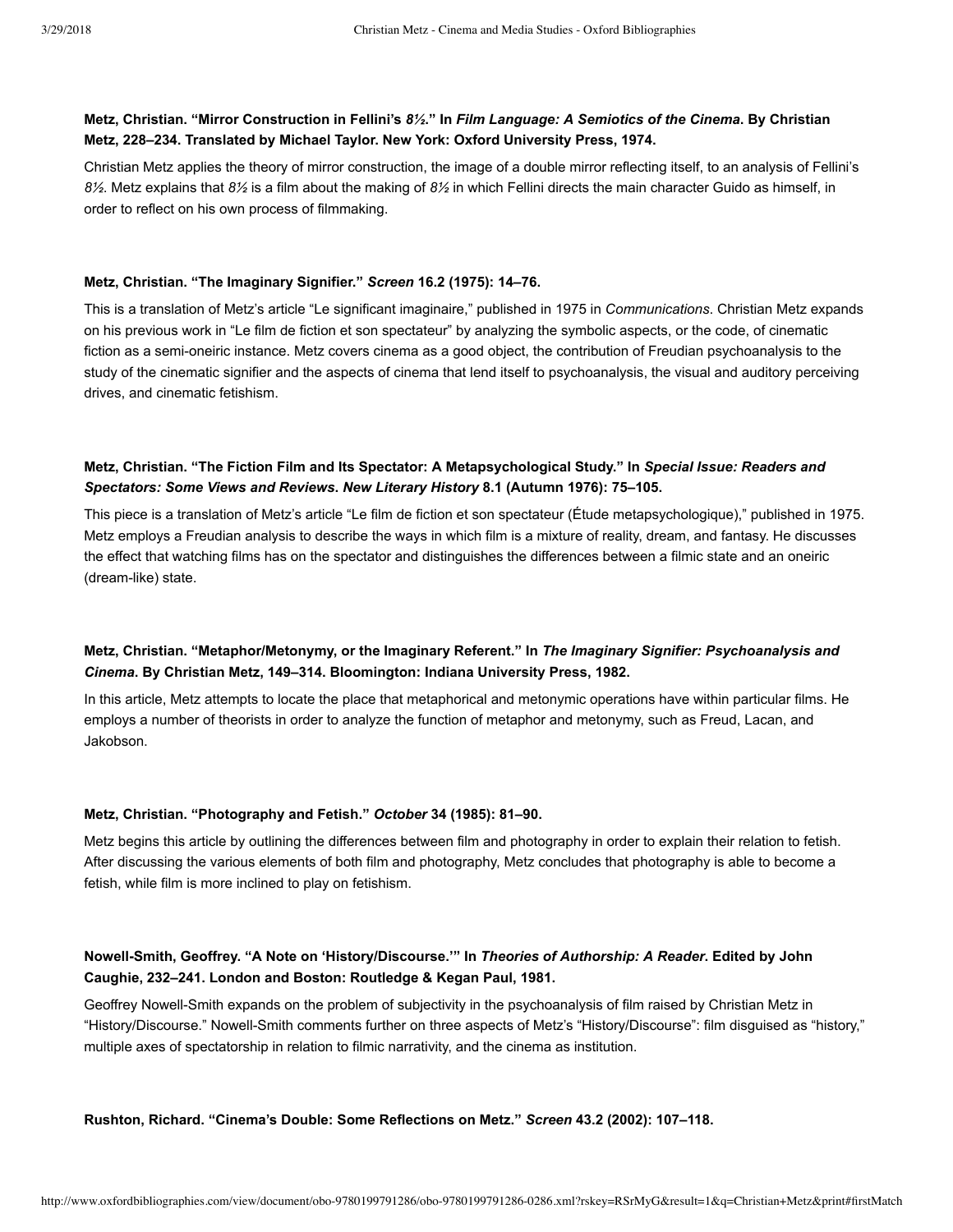Richard Rushton takes up fetishism as theorized by Christian Metz in relation to film spectatorship and the imaginary signifier. Rushton offers an inverted interpretation of the film spectator in which one experiences a loss of self-awareness rather than the fulfillment of a lack, believing they are an other instead of oneself.

# <span id="page-14-0"></span>**Rhetoric and Phenomenology**

Along with his writing on semiotics and psychoanalysis, Metz addressed matters of cinematic representation, or, in semiotic terms, elements of connotation, in cinema through a variety of other lenses, most notably rhetoric and phenomenology. Metz's work in this way also responds to Roland Barthes' conception of the rhetoric of the image. [Chisholm 2003](http://www.oxfordbibliographies.com/view/document/obo-9780199791286/obo-9780199791286-0286.xml#obo-9780199791286-0286-bibItem-0067) notes that Metz turned to rhetoric through his development of cinematic grammar, and through his semiotic examinations of the filmic text. Metz himself sought to go beyond what he saw as the primarily phenomenological approach of someone like André Bazin. However, phenomenological approaches are invoked by [Metz 1971](http://www.oxfordbibliographies.com/view/document/obo-9780199791286/obo-9780199791286-0286.xml#obo-9780199791286-0286-bibItem-0069) when he moves to discussions about filmic experience, in which case matters of cinematic representation are dealt with in terms of the ideograph. [Metz 1970](http://www.oxfordbibliographies.com/view/document/obo-9780199791286/obo-9780199791286-0286.xml#obo-9780199791286-0286-bibItem-0068) addresses filmic experience, as well, in terms of the aural and visual relationship in cinema. [Metz 1980](http://www.oxfordbibliographies.com/view/document/obo-9780199791286/obo-9780199791286-0286.xml#obo-9780199791286-0286-bibItem-0072) classifies the study of sound in cinema in terms of "aural objects." Phenomenological approaches also factor for [Metz 1974a](http://www.oxfordbibliographies.com/view/document/obo-9780199791286/obo-9780199791286-0286.xml#obo-9780199791286-0286-bibItem-0070) and [Metz 1974b](http://www.oxfordbibliographies.com/view/document/obo-9780199791286/obo-9780199791286-0286.xml#obo-9780199791286-0286-bibItem-0071) when aiming to theorize the experience of filmic narratives and its impressions of reality. [Chateau and Lefebvre 2014](http://www.oxfordbibliographies.com/view/document/obo-9780199791286/obo-9780199791286-0286.xml#obo-9780199791286-0286-bibItem-0066) notes that, although he was not trained as a philosopher, phenomenology is present throughout Metz's work on structuralism, semiotics, and psychoanalysis.

# **Chateau, Dominique, and Martin Lefebvre. "Dance and Fetish: Phenomenology and Metz's Epistemological Shift."** *October* **148 (2014): 103–132.**

This article evaluates three periods of Metz's work: his early "filmolinguistic" work (1964–1967), his *pansemiological* period (1967–1975), and his late psychoanalytic period (1975–1985). The authors look at the role of phenomenology in all three periods, noting that Metz was not trained as a philosopher, but treated semiotics and psychoanalysis as coexisting with phenomenology.

# **Chisholm, Ann. "Rhetoric and the Early Work of Christian Metz: Augmenting Ideological Inquiry in Rhetorical Film Theory and Criticism." In** *The Terministic Screen: Rhetorical Perspectives on Film***. Edited by David Blakesley, 37–54. Carbondale: Southern Illinois University Press, 2003.**

Ann Chisholm identifies the ways Christian Metz's early work, primarily *Film Language* ([Metz 1974a](http://www.oxfordbibliographies.com/view/document/obo-9780199791286/obo-9780199791286-0286.xml#obo-9780199791286-0286-bibItem-0008), cited under [Key Texts\)](#page-2-0), invokes rhetoric: initially as a means to develop cinematic grammar, and subsequently as a flexible approach to cinematic discourse, and as a stand-in for connotation. Chisholm encourages rhetorical film theorists to ideologically analyze filmic images in the tradition of contemporary French film theory.

#### **Metz, Christian. "Image et pedagogie."** *Communications* **15 (1970): 162–168.**

This article is a reprint of findings published by Christian Metz as a consultant on a pilot project that incorporated audiovisual culture into the programming of educational institutions. Metz discusses the sociological culture of the image, and calls for more methodologically robust and meta-textual analysis of image and cinema in the classroom.

#### **Metz, Christian. "Cinema et ideographie."** *Cahiers du Cinema* **228 (1971): 6–11.**

This article reprints Chapter 6 of Christian Metz's *Langage et cinema*. Metz critiques comparisons other theorists have drawn between cinema and ideographic forms of writing (e.g., Japanese). Metz argues that though cinema and ideography both use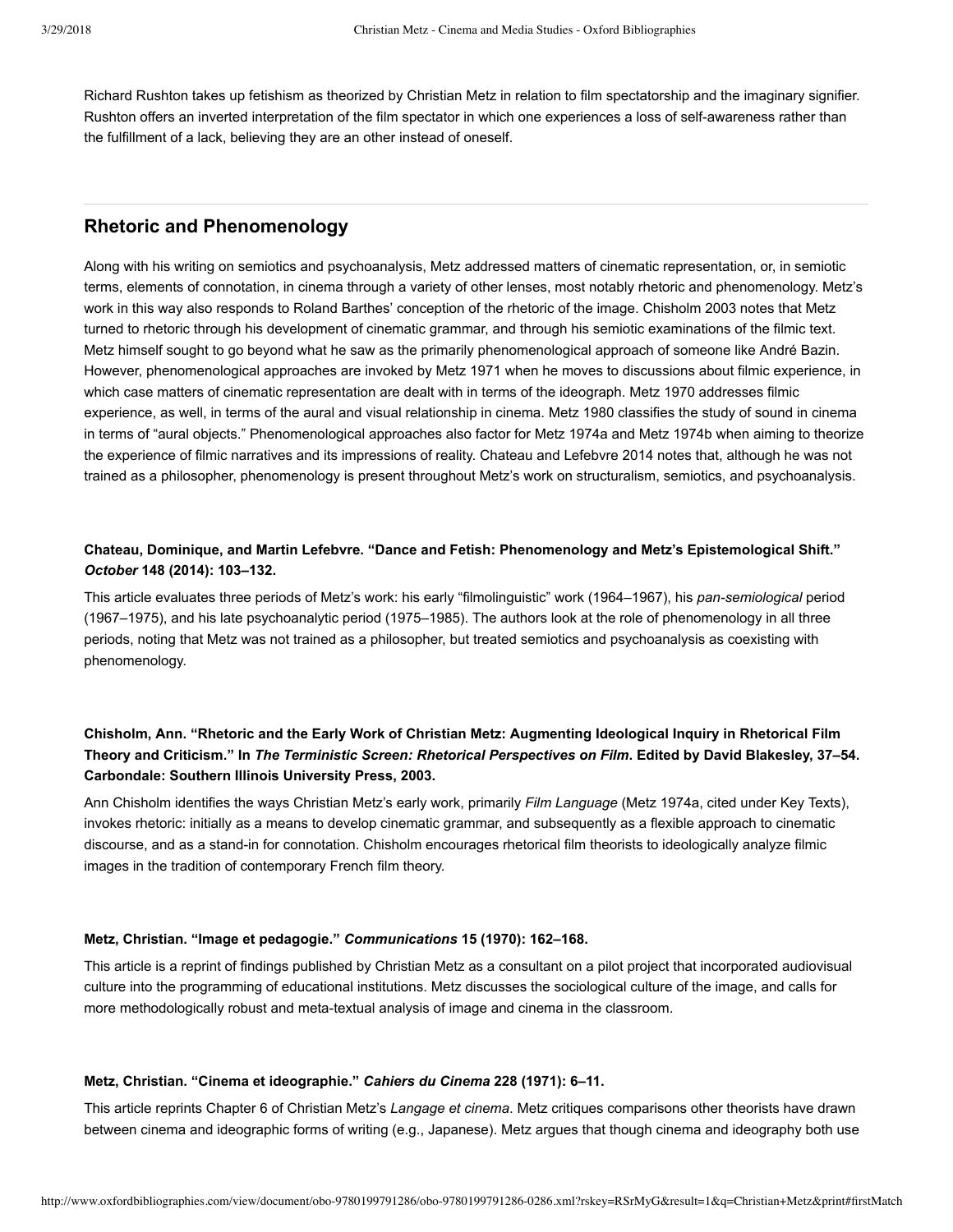images discursively, they must each be considered contextually and in their multiple, complex forms so as not to make false generalizations.

# **Metz, Christian. "Notes toward a Phenomenology of the Narrative." In** *Film Language: A Semiotics of the Cinema***. By Christian Metz, 16–27. Translated by Michael Taylor. New York: Oxford University Press, 1974a.**

Metz seeks to define the phenomenological perception of narrative prior to deliberate analysis. Metz argues that narrative is unconsciously recognized as a closed sequence, a temporal sequence, discourse, the unrealizing instance, and a sequence of events. Metz further specifies characteristics of film narrative.

# **Metz, Christian. "On the Impression of Reality in the Cinema." In** *Film Language: A Semiotics of the Cinema***. By Christian Metz, 3–15. Translated by Michael Taylor. New York: Oxford University Press, 1974b.**

Christian Metz builds on the ideas of Roland Barthes' rhetoric of the image to extend observations to the cinema and the elements that allow for an impression of reality. Metz argues that the impression of reality is more powerful in cinema due to its degree of movement.

# **Metz, Christian. "Aural Objects." In** *Cinema/Sound***. Edited by Rick Altman, 24–32. New Haven, CT: Yale University Press, 1980.**

In this article, Metz marks the fundamental difference between the visual and aural within films. He does so by relying on the distinction between primary and secondary qualities. He argues that primary qualities are the objects or substances, while secondary qualities are attributes that apply to those objects.

# **Metz on Others**

As a contemporary of many influential film scholars, and writing during a time of great development in French film theory, Metz's own thoughts on his peers shed some light on how he perceived his own work in relation to that of his peers. His writing on others also shows his sentiments about other influential film scholars that, in the early 21st century, may not have the same kind of recognition outside of the French context. He writes fondly about Serge Danay, the former contributor and editor of *Cahiers du Cinéma*, in a memorial letter, [Metz 1992](http://www.oxfordbibliographies.com/view/document/obo-9780199791286/obo-9780199791286-0286.xml#obo-9780199791286-0286-bibItem-0078). [Metz 1980](http://www.oxfordbibliographies.com/view/document/obo-9780199791286/obo-9780199791286-0286.xml#obo-9780199791286-0286-bibItem-0077) writes about the influence of the philosopher Etienne Souriau, who was also the editor of *Revue d'Esthetique*. [Metz 1965a](http://www.oxfordbibliographies.com/view/document/obo-9780199791286/obo-9780199791286-0286.xml#obo-9780199791286-0286-bibItem-0073) is a review of Jean Mitry's *L'Esthetique et psychologie du cinéma*, the latter portion of which has been translated into English in [Metz 1976](http://www.oxfordbibliographies.com/view/document/obo-9780199791286/obo-9780199791286-0286.xml#obo-9780199791286-0286-bibItem-0075), which shows how he sees his own work in relation to other theorists of language in the cinema. Reviews, such as [Metz 1965b](http://www.oxfordbibliographies.com/view/document/obo-9780199791286/obo-9780199791286-0286.xml#obo-9780199791286-0286-bibItem-0074) and [Metz 1978,](http://www.oxfordbibliographies.com/view/document/obo-9780199791286/obo-9780199791286-0286.xml#obo-9780199791286-0286-bibItem-0076) look at the works of Laffay and Bonin, and show signs of how Metz also engaged the work of his contemporaries.

# **Metz, Christian. "Une etape dans la reflexion sur le cinema: A propos du tome I de** *l'Esthetique et psychologie du cinema* **de Jean Mitry."** *Critique: Revue Generale des Publications Francaises et Etrangeres* **214 (1965a): 227–248.**

This article is a book review by Christian Metz of the first volume, *Les structures*, of Jean Mitry's foundational text, *l'Esthetique et psychologie du cinema*. Metz discusses Mitry's establishment of cinema as a langage, or mode of communication, with a cinematographic grammar, and covers his treatment of other concepts like psychoanalytic identification with narrative film.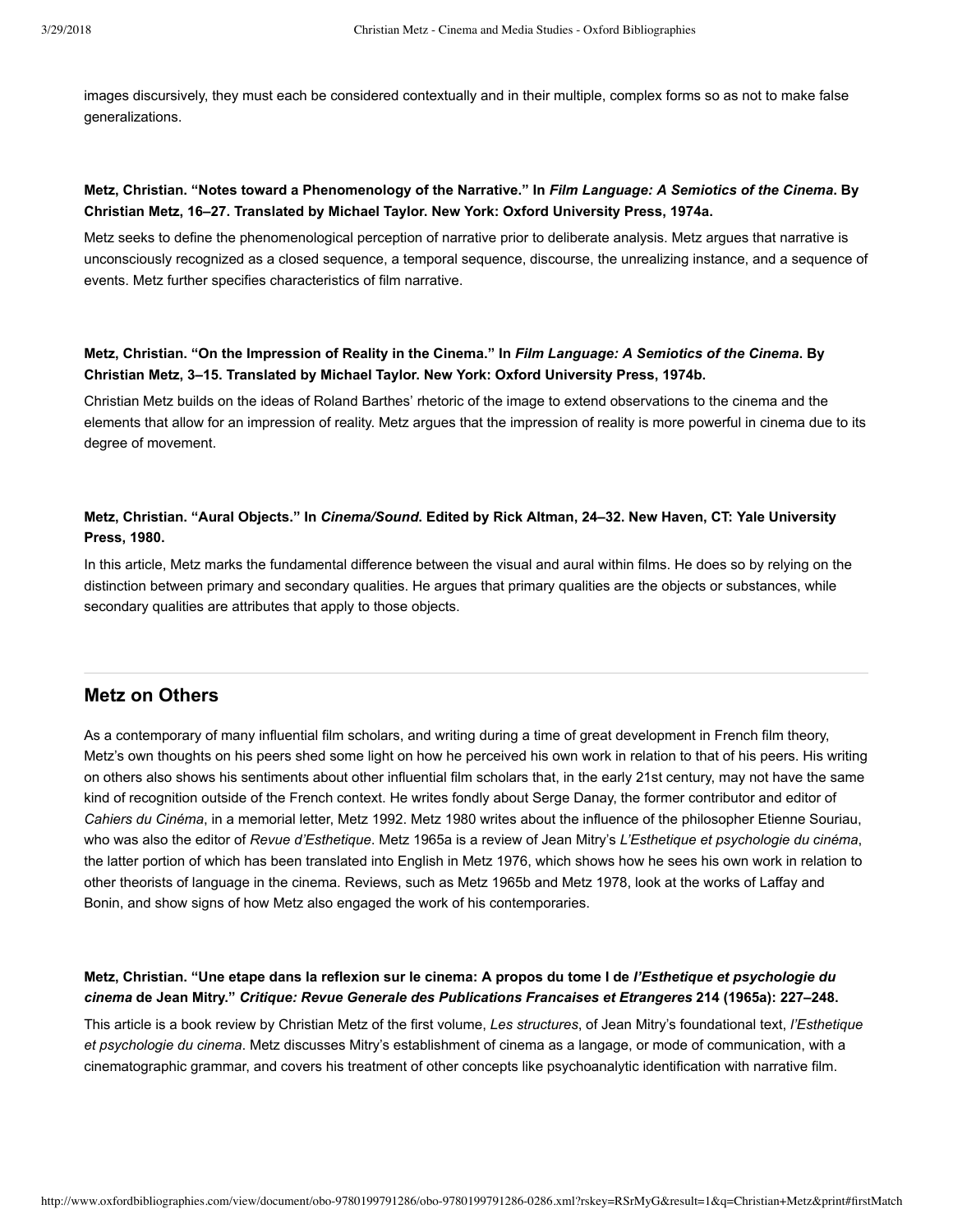# **Metz, Christian. "Le cinema, monde et recit (A propos du** *Logique du cinema***, d'Albert Laffay)."** *Communications* **5 (1965b): 141–142.**

In this review of Albert Laffay's *Logique du cinema*, Metz comments on Laffay's ideas about cinema as world, and cinema as imaginary. Metz recommends the book as an important text for those interested in the theory of cinema.

# **Metz, Christian. "Current Problems of Film Theory: Jean Mitry's L'Esthetique et Psychologie du Cinema, Vol 2." In** *Movies and Methods***, Vol. 1. Edited by Bill Nichols, 568–578. Berkeley: University of California Press 1976.**

This chapter translates the concluding portion of Metz's review of Mitry's book *L'Esthetique et Psychologie du Cinema* (Metz [1965a\). Metz includes a number of useful definitions in order to better clarify Mitry's work and discusses the manifestation of](http://www.oxfordbibliographies.com/view/document/obo-9780199791286/obo-9780199791286-0286.xml#obo-9780199791286-0286-bibItem-0073) metaphor and symbols within film.

# **Metz, Christian. "Sur l'Initiation a la graphique de Serge Bonin."** *Annales: Economies, Societies, Civilizations* **33.4 (1978): 743–745.**

In this review of Serge Bonin's *Initiation a la graphique*, an introductory primer to the sub-discipline of the semiology of graphics, Metz relates the terms explained in the book to five principal semiotic theories, and critiques two weaknesses he finds within semiology of graphics.

#### **Metz, Christian. "Sur un profil d'Étienne Souriau."** *Revue d'Esthetique* **3–4 (1980): 143–160.**

This article by Metz is in memoriam of Étienne Souriau, a French philosopher who worked in aesthetics and served as editor of *Revue d'Esthetique*. Metz comments on Souriau's scholarly contributions to cinema studies and his support of the discipline as an organizer, administrator, and mentor.

#### **Metz, Christian. "Esquisse."** *Cahiers du Cinema* **458 (1992): 42–43.**

This article is a brief letter from Christian Metz addressed to Serge Toubiana in memoriam of the late film critic Serge Daney. Toubiana and Daney both contributed to *Cahiers du Cinema* as editors and as writers. The article also includes two photos of Daney, one with Jean-Pierre Leaud and Jean-Pierre Mocky, and one with Nicholas Ray.

# **Critiques of Metz**

Critiques of Metz's semiotic and psychoanalytic approach to film scholarship tend to stress problems in the methodology. [Carroll 1977](http://www.oxfordbibliographies.com/view/document/obo-9780199791286/obo-9780199791286-0286.xml#obo-9780199791286-0286-bibItem-0079), for instance, takes issue with structural linguistics and Metz's use of semiotics, preferring instead the transformational-generative approach to language developed by Noam Chomsky. Others, such as [Carroll 1988](http://www.oxfordbibliographies.com/view/document/obo-9780199791286/obo-9780199791286-0286.xml#obo-9780199791286-0286-bibItem-0080), are more critical of the introduction of specifically Lacanian psychoanalytic models into the field of film theory, a point that Carroll later elaborates on more generally with regard to so-called screen theory in his coedited book with David Bordwell, Post-Theory: *ReInventing Film Studies* (1996). Meanwhile, [Rose 1986](http://www.oxfordbibliographies.com/view/document/obo-9780199791286/obo-9780199791286-0286.xml#obo-9780199791286-0286-bibItem-0083) notes that, while Metz has been responsible for introducing psychoanalytic frameworks into film theory, he and others have failed to raise the question which is central to psychoanalysis: that of sexual difference. [Cozyris 1980,](http://www.oxfordbibliographies.com/view/document/obo-9780199791286/obo-9780199791286-0286.xml#obo-9780199791286-0286-bibItem-0081) in contrast, claims that a flaw in Metz's theory is that he doesn't consider the larger social and cultural context in which films are produced, a point that has also been addressed in a large body of cultural studies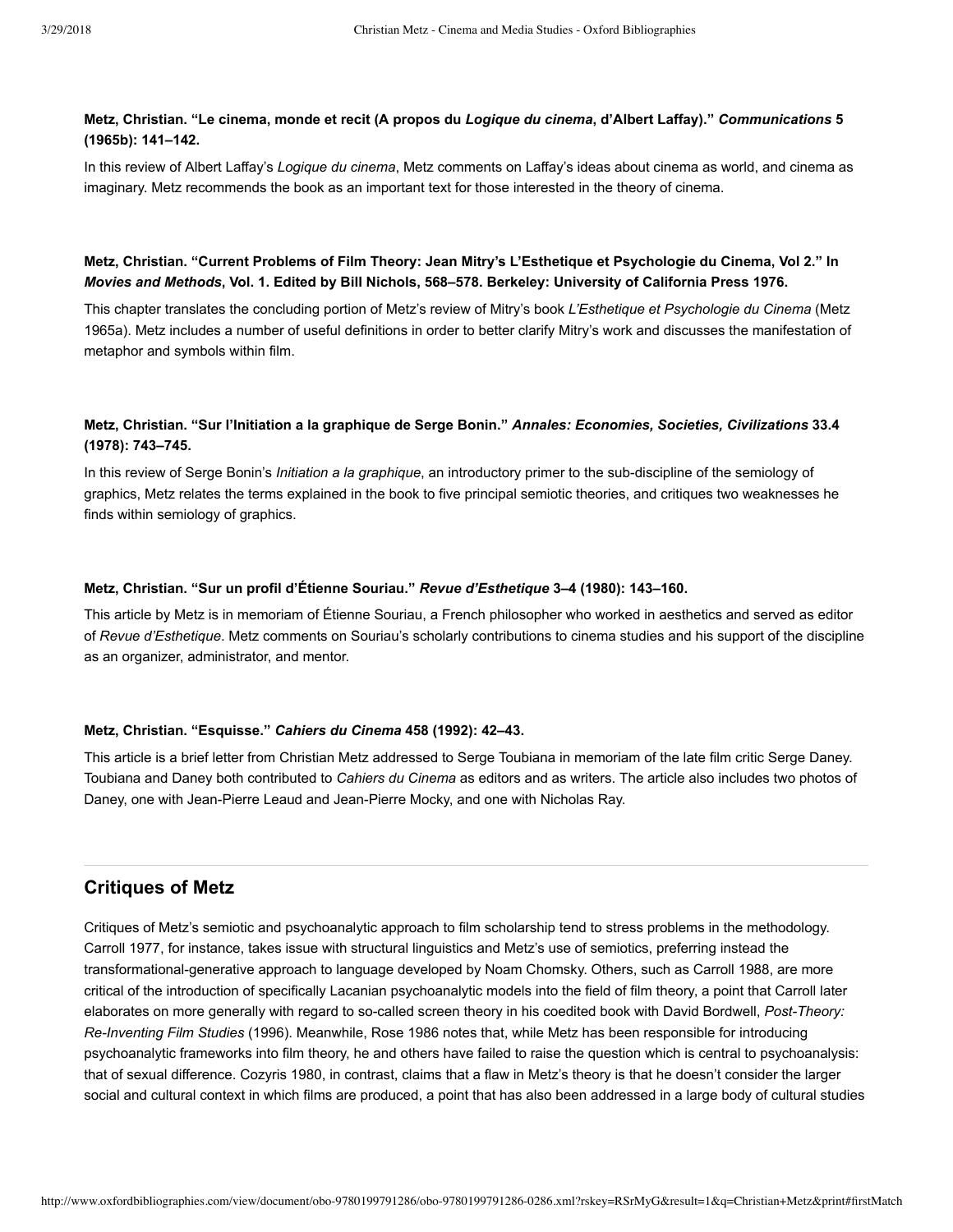research on film and media. [McCormick 1975](http://www.oxfordbibliographies.com/view/document/obo-9780199791286/obo-9780199791286-0286.xml#obo-9780199791286-0286-bibItem-0082), however, highlights the fact that film theories, like those developed by Metz, will fail to have a significant impact because of the density of their methods.

# **Carroll, John M. "Linguistics, Psychology, and Cinema Theory."** *Semiotica: Journal of the International Association for Semiotic Studies* **20.1–2 (1977): 173–189.**

In a review of *Film Language*, John Carroll outlines the misunderstandings he holds responsible for a lack of research pursuant to "filmolinguistics" as formulated by Christian Metz. Carroll finds the arguments of Metz and his critics about the validity of "la grande syntagmatique" itself irrelevant to the value of a structural linguistics approach to cinema studies, and calls for application of the transformational-generative approach to film.

# **Carroll, Noel. "Psychoanalysis: Metz and Baudry." In** *Mystifying Movies: Fads & Fallacies in Contemporary Film Theory***. By Noel Carroll, 9–52. New York: Columbia University Press, 1988.**

This first chapter of *Mystifying Movies* narrates the introduction of psychoanalysis into film theory through JeanLouis Baudry and Christian Metz. Noel Carroll examines Metz's treatment of film as dream in *The Imaginary Signifier* and "The Fiction Film and its Spectator," and presents two critiques of analogizing film and mind as a methodology.

#### **Cozyris, George Agis.** *Christian Metz and the Reality of Film***. New York: Arno, 1980.**

This book, based on Cozyris' dissertation, investigates the value of Christian Metz's structural semiotic approach to film studies. Cozyris argues that the object under Metz's study is not actually film because Metz does not take account of the sociocultural aspects of film's creation and reception. Cozyris concludes that Metz does not contribute to an understanding of how films communicate.

#### **McCormick, Ruth. "Christian Metz and the Semiology Fad."** *Cineaste* **6.4 (1975): 23–25.**

Ruth McCormick reviews Christian Metz's *Film Language*. McCormick introduces the cinestructuralist semiology movement, and contrasts its pursuit of scientific objectivity with the situated and political Marxist tradition. McCormick critiques the periodic unintelligibility of *Film Language* in her warning that cinestructuralism needs to be understandable to theorists outside of it in order to last.

# **Rose, Jacqueline. "The Cinematic Apparatus: Problems in Current Theory." In** *Sexuality in the Field of Vision***. By Jacqueline Rose, 199–214. New York: Verso, 1986.**

Rose points out that, although Metz and Baudry are recognized for bringing psychoanalytic concepts into film analysis, they have missed out on addressing one of the key elements of psychoanalysis: that of sexual difference.

# **Interviews**

Metz's work in film theory dealt with several highly abstract concepts, from his semiotic work to his application of psychoanalysis to understand the operation of spectatorship. He gave several interviews throughout his career which provide clearer explanations of how to make sense of his conceptual work when it comes to film criticism. [Buckland and Fairfax 2017](http://www.oxfordbibliographies.com/view/document/obo-9780199791286/obo-9780199791286-0286.xml#obo-9780199791286-0286-bibItem-0084) [is a collection of interviews recently translated into English. However, his interviews with Raymond Bellour in Metz and Bellour](http://www.oxfordbibliographies.com/view/document/obo-9780199791286/obo-9780199791286-0286.xml#obo-9780199791286-0286-bibItem-0085)